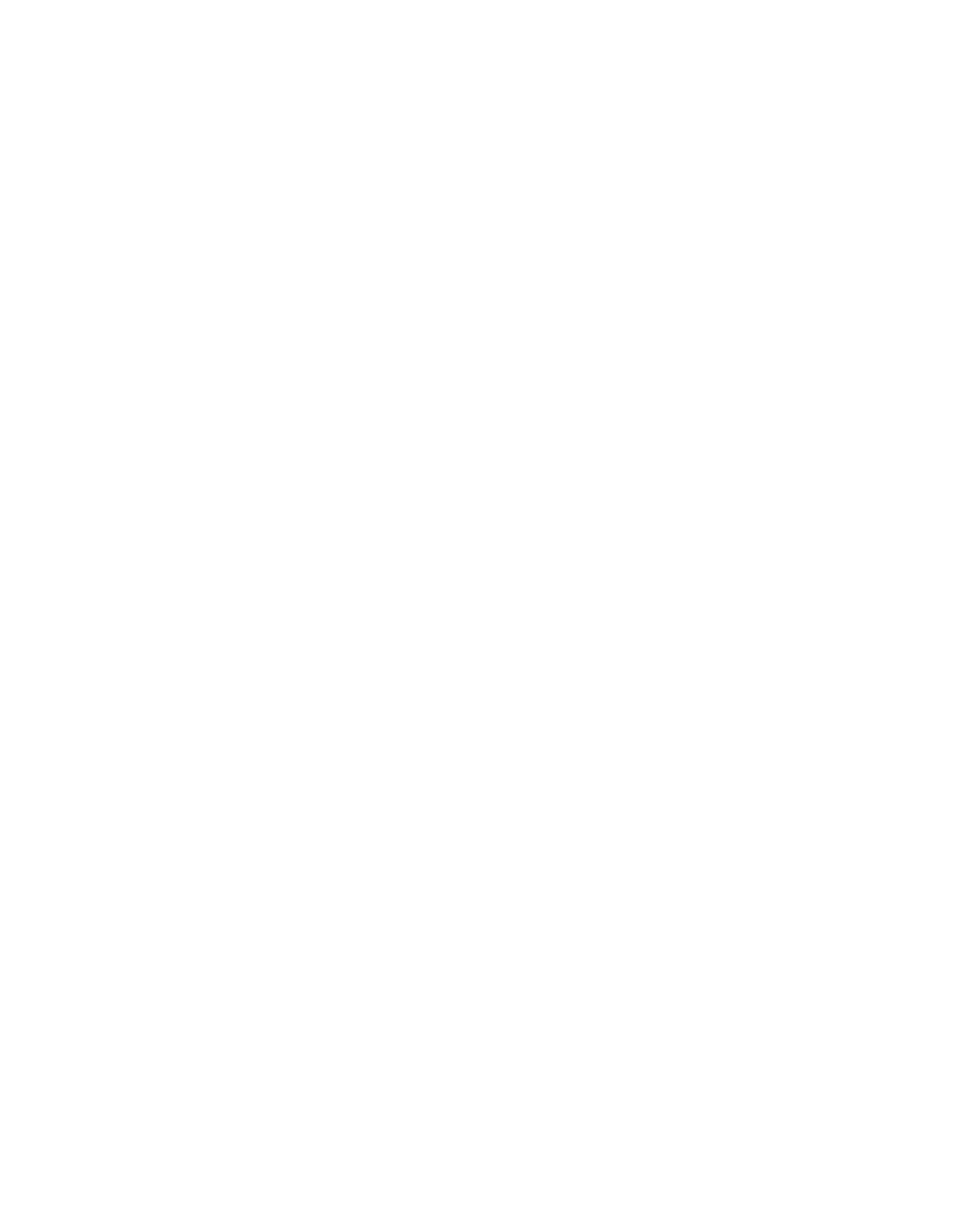# **Preface**

This report has been prepared for the Retirement Commission by Dr David Dundon-Smith, Emily l'Ami and Bennick Harding from MartinJenkins (Martin, Jenkins & Associates Limited).

MartinJenkins is a New Zealand-based consulting firm providing strategic management support to clients in the public, private and not-for-profit sectors.

Our over-riding goal is to build the effectiveness of the organisations we work with. We do this by providing strategic advice and practical support for implementation in the areas of:

- organisational strategy, design and change
- public policy and issues management
- evaluation and research
- financial and economic analysis
- human resource management.

MartinJenkins was established in 1993, and is privately owned and directed by Doug Martin, Kevin Jenkins, Michael Mills and Nick Davis.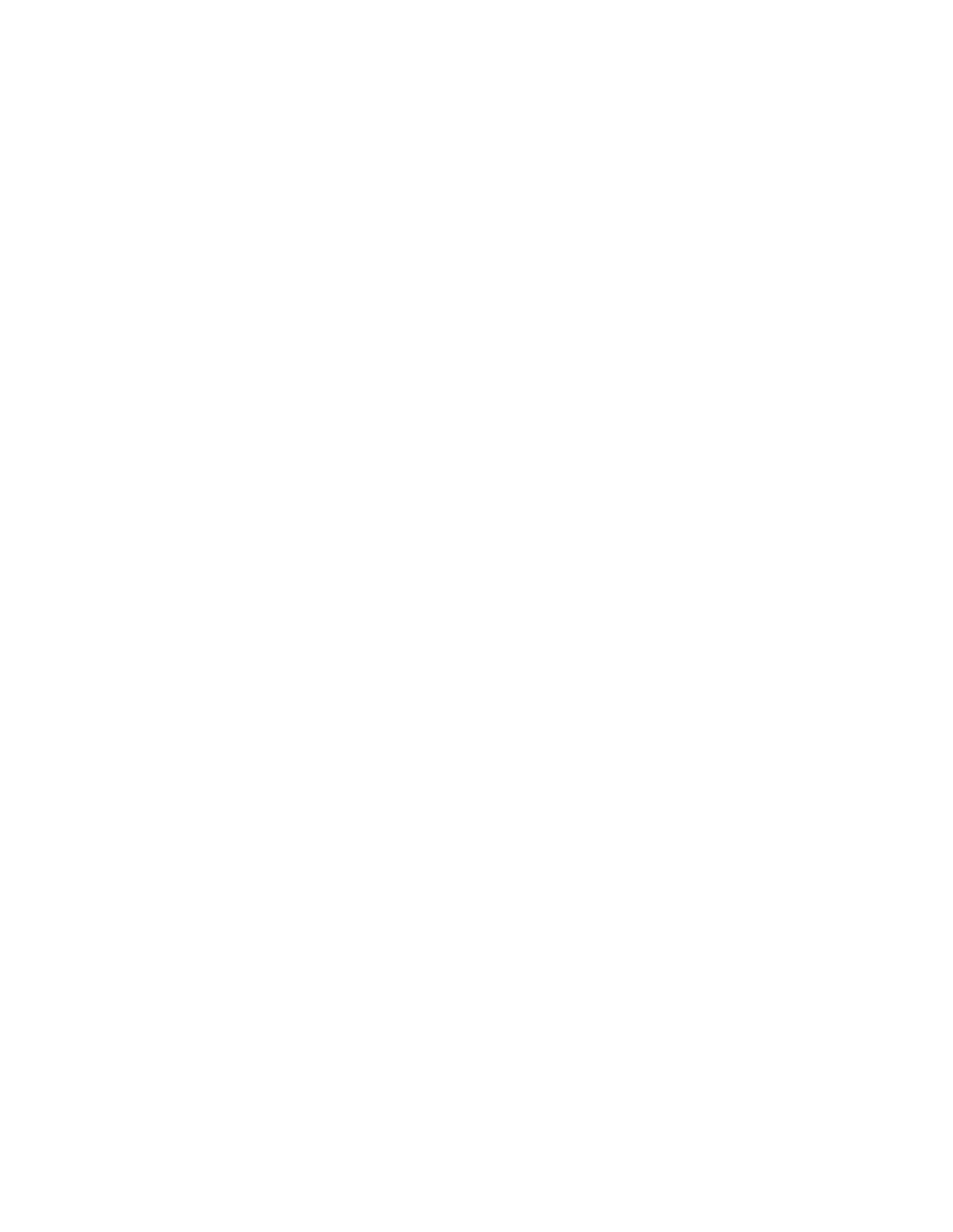# **Contents**

| <b>Introduction</b>                 |    |
|-------------------------------------|----|
| <b>Overview of Findings</b>         | 5  |
| Context                             | 7  |
| <b>Key Areas of Compliance</b>      | 11 |
| <b>Sector Trends and Challenges</b> | 27 |

# **Figures**

| Figure 2: Operator perceptions of the Act, its regulations and the Code on the industry |  |
|-----------------------------------------------------------------------------------------|--|
|                                                                                         |  |
|                                                                                         |  |
| Figure 4: Number of complaints resolved within 20 working days by operator size 16      |  |
|                                                                                         |  |
|                                                                                         |  |
|                                                                                         |  |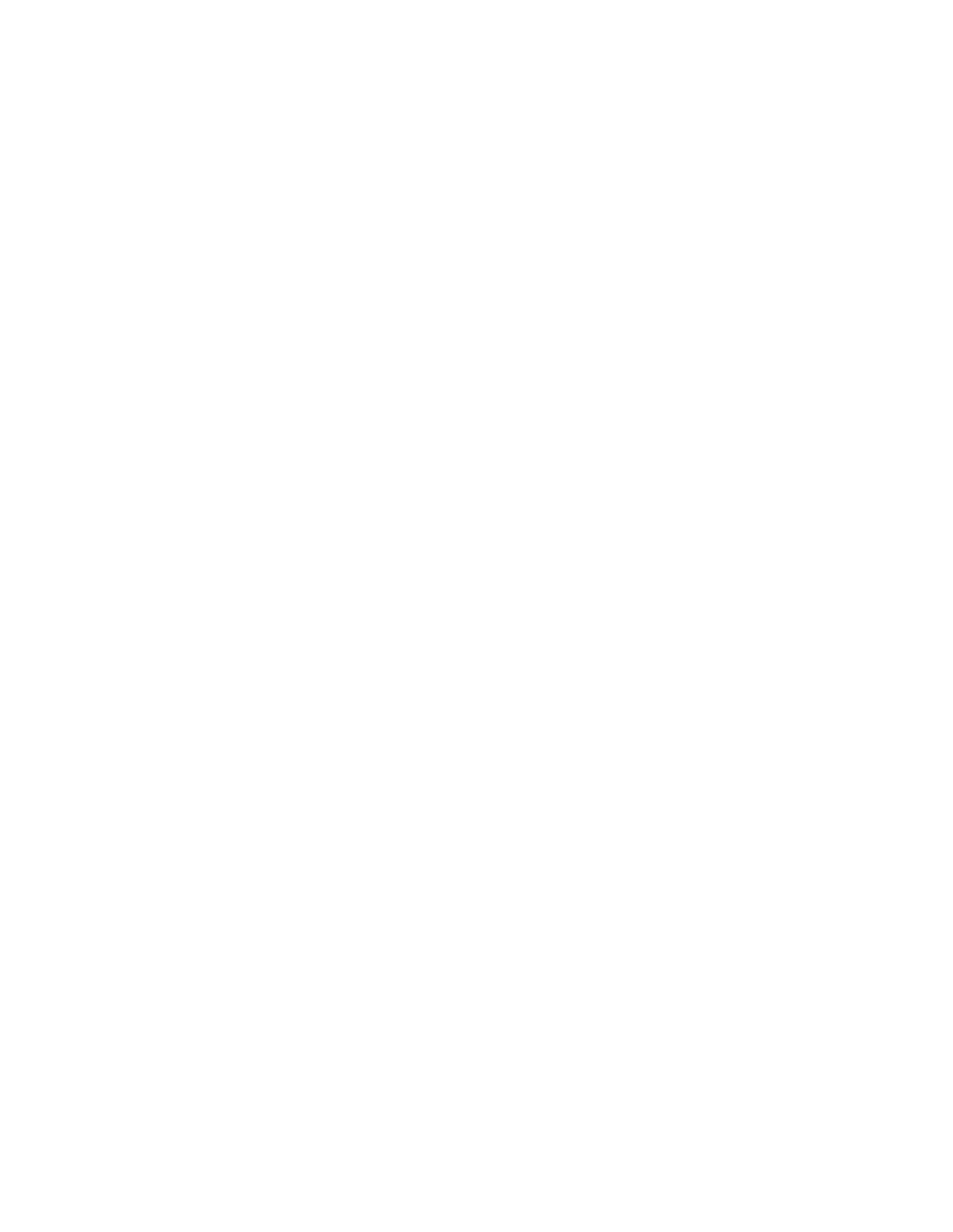# **Introduction**

### **Objectives**

This project is required under section 36 of the Retirement Villages Act 2003 to assist the Retirement Commissioner in carrying out her function:

"a) to monitor the effects of this Act and the regulations and code of practice made under this Act."

This review of the operators of retirement villages is part of a five-year monitoring programme and follows on from a 2008/09 project examining the role and functions of Statutory Supervisors.

The specific objectives of this project were to determine to what extent and how retirement village operators are complying with their statutory requirements; namely with regard to:

- 1 Financial and information requirements (s 13, s 16, s 17)
- 2 Communication with intending and current residents (s 26, s 30, s 33, s 34)
- 3 Complaints and disputes process (s 51, s 55, s 59)
- 4 Appointing a Statutory Supervisor (s 38).

The project also needed to show how retirement village operators are complying with general provisions of the Act and what, if any, issues are arising. These include:

- the appropriate management of the village
- the provision of financial statements
- holding resident meetings
- finding new residents for vacant units.

The Request for Proposal also emphasised the need for the project to focus on the relationship and arrangements between operators and Statutory Supervisors, the disputes process and the development of long-term maintenance plans for retirement villages.

Findings are intended to inform and promote sector best practice and contribute to the development of legislation.

### **MARTIN** JENKINS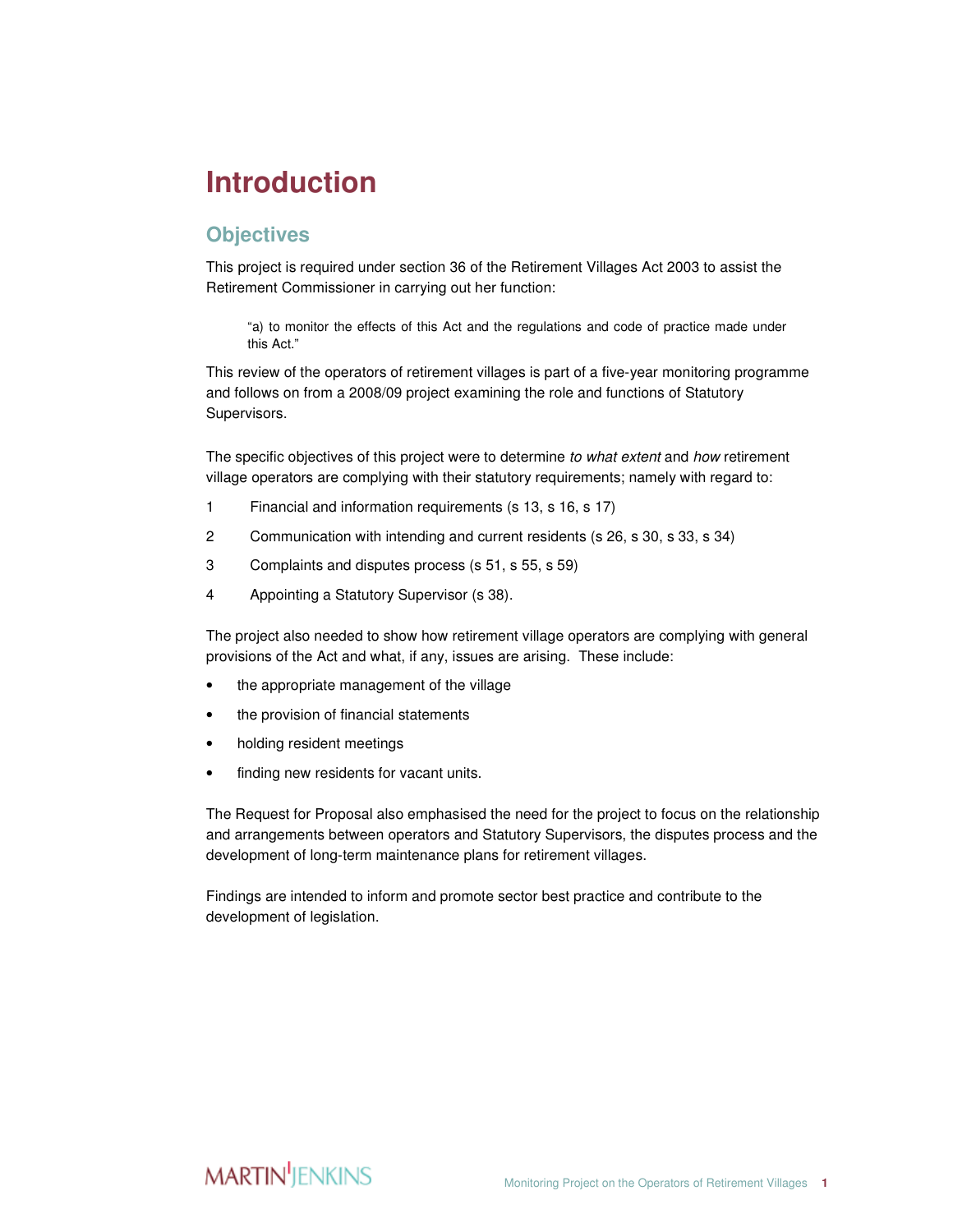### **Methodology**

The research comprised a number of stages:

- i. Scoping
- ii. Online survey and follow-up interviews with retirement village operators
- iii. Testing and validation
- iv. Analysis and reporting.

Our approach was designed to aid a detailed understanding of the broad compliance and operational requirements facing operators, as well as to provide an in-depth analysis of specific issues. Given the varied nature of the retirement village sector, in terms of legal entity, management structure, size, type of services provided, nature of residents, length of operation and future plans, etc, it was decided that an online survey of all retirement village operators was required to inform the monitoring research.

The online survey provides the Retirement Commission with a **baseline** of operator compliance in 2009, which can be updated as required in the future, to monitor trends in compliance and how issues are being addressed within the sector. In many respects, this project can be seen as a **health check** of the retirement village sector, in terms of both how operators are meeting their obligations and the key issues they face in doing so.

To inform the online survey, an initial scoping phase was carried out. This consisted of:

- a project inception meeting between the monitoring team and the Retirement Commission
- reviewing the range of documents available relating to the 2003 Retirement Villages Act and any monitoring and/or evaluation studies undertaken since the Act came into force
- meeting a small number (n=9) of key informants (including two resident associations and a sector interest group) from the project and wider stakeholder group to clarify the context for the project and to identify key issues to follow-up with retirement village operators (in both the online survey and follow-up interviews)
- ongoing dialogue with the project team to test ideas and discuss emerging thinking.

During this phase of the research a project Reference Group was established to help provide input into the research and to help validate emerging findings. The reference group was comprised of:

- David Brown Douglas, Trustee Corporations Association
- John Greenwood, Greenwood Roche Chisnall
- Jade Badcock, Department of Building and Housing
- John Collyns and Nora Barlow, Retirement Villages Association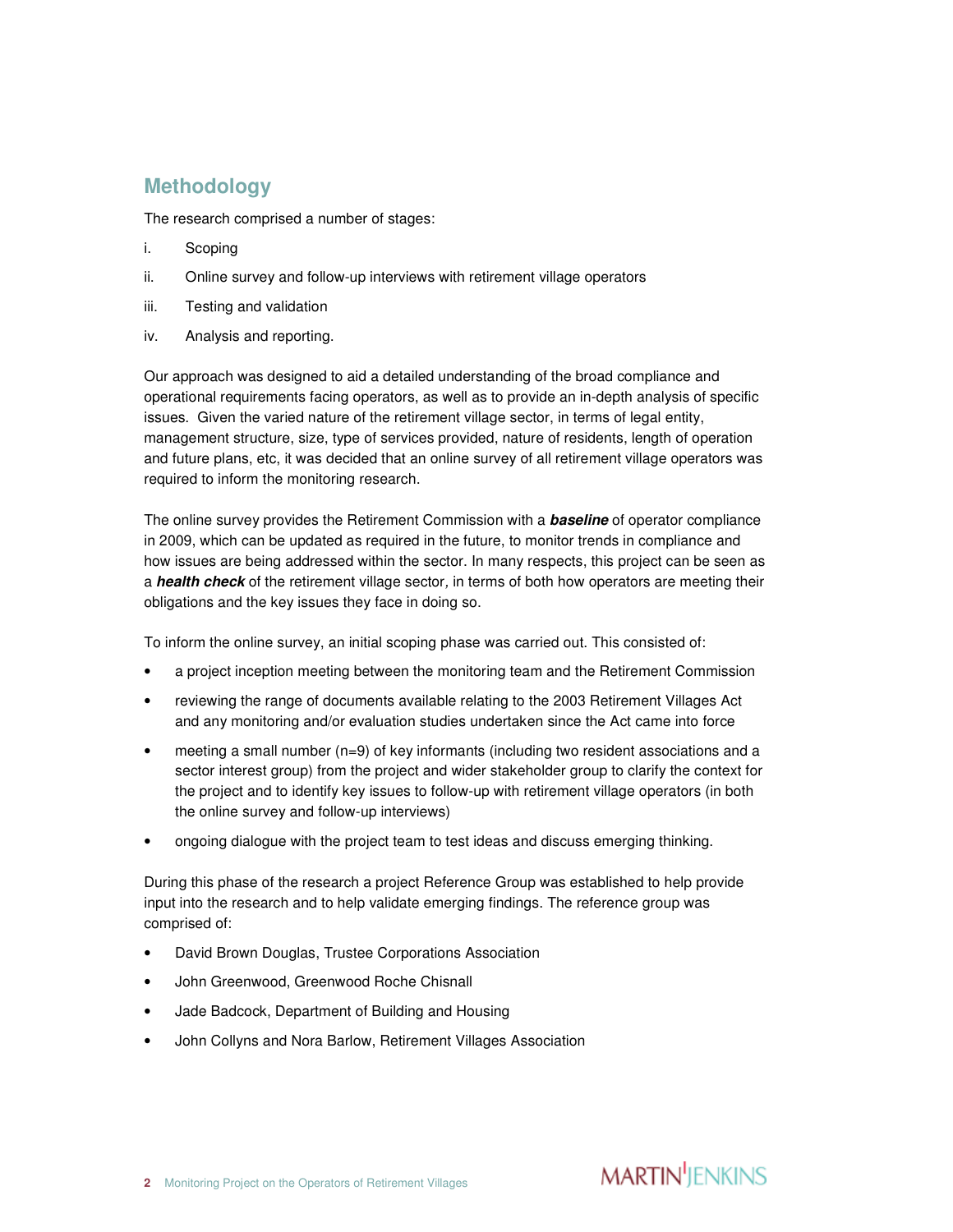- Louise Hornabrook and Sarah Burnett, Ministry of Economic Development
- Susan Rutherford and David Feslier, Retirement Commission.

In designing the online survey it was agreed to sample all 179 village operators, rather than the 321 individual retirement villages, as many of the compliance and operational requirements of the Act are dealt with at group or headquarter level. See Sector Profile (overleaf) for further information about the structure of the sector.

Following an introductory email sent from the Retirement Commission advising operators of the survey and encouraging participation, an email link to participate in the survey was sent to village owners and/or managers (CEOs or operations managers in the case of larger, multivillage organisations) using a list obtained from the Retirement Commission. Two reminder emails were sent to those operators not responding to the survey and many operators were also phoned to explain the objectives of the survey and to encourage participation. The survey was carried out over a four week period, between 30 October and 1 December 2009, and was designed to take approximately 20 minutes.

The list of retirement village operators provided to us by the Registrar of Retirement Villages however, did not have complete information on the nature of the ownership and management structure. Prior to undertaking the survey, it was necessary to phone a number of operators to confirm their details. Without a full and up to date contact database of retirement villages and operators it will be difficult for the Retirement Commissioner to perform her function in monitoring the effects of the Act and the regulations and Code of Practice. Key regulatory agencies (ie the Ministry of Economic Development, the Department of Building and Housing and the Retirement Commission) could investigate the potential for a shared contact database including processes and procedures to maintain village and operator information.

Ninety operators completed the survey, including seven partial completes,<sup>1</sup> representing a response rate of 50%. It is estimated that those operators responding to the survey jointly manage around 230 (72%) of the 321 retirement villages currently registered in New Zealand. The findings set out in this report therefore represent a robust baseline from which to monitor operator compliance with the Act.

Follow-up interviews were then undertaken with 17 operators (including a mix of operator sizes, types and locations) to unpick key areas and issues identified in the survey. Interviews were guided by an interview schedule which focused on issues facing the operator (as identified by their survey responses) followed by a broader discussion about sector trends and challenges.

Findings have been validated by the Retirement Commission and Reference Group members.

 $\overline{a}$ 1 We included in the analysis those operators completing the questionnaire up to (and including) question 24.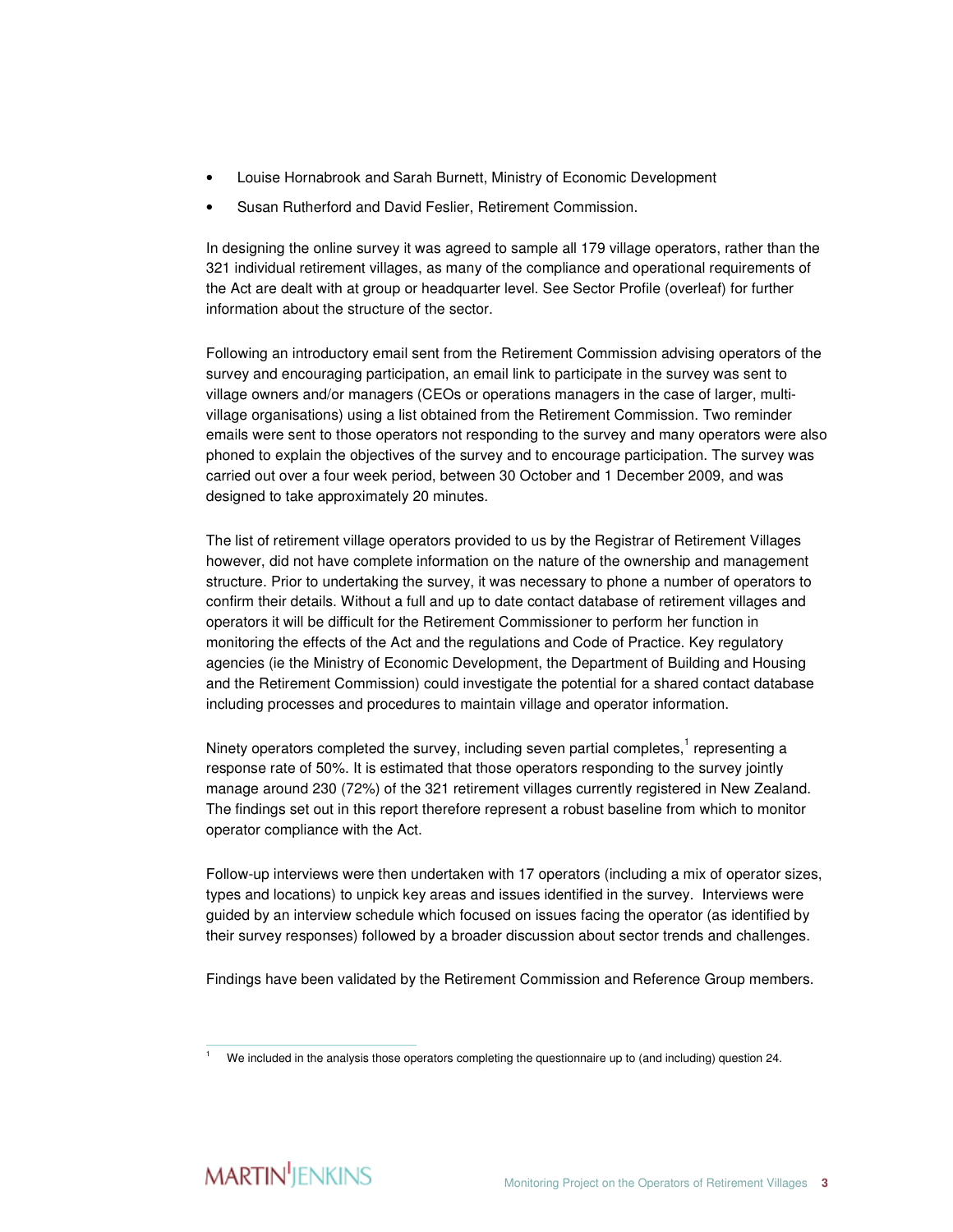### **Sector Profile**

Of the 90 operators responding to the survey, 53 were commercial retirement village operators and 37 charitable and not for profit operators. For the purposes of this review we have also categorised retirement villages into three size groups; small (1 retirement village), medium (2-5 retirement villages) and large (6 or more retirement villages). Sixty six respondents were small operators, 16 medium and 8 large (which represents all large operators in New Zealand).

Nearly three quarters (72%) of the respondents are full accredited members of the Retirement Village Association (RVA) and a further 7% are 'provisional' members. Nearly all medium (94%) and large (100%) operators are full members of the RVA, compared with 64% of small operators.

Nine in ten villages (93%) offer independent living to their residents (in a private apartment, villa or townhouse) and half offer serviced apartments (46%) and rest home and hospital care (51%). Four in five (81%) operators predominantly provide Licence to Occupy tenancies, while 12% have unit title occupancy. Twelve per cent of operators say the Act has resulted in significant changes to the occupancy type they provide, with all affected operators saying they will be moving to more Licence to Occupy tenancies.

Three-fifths (58%) of operators do not pay a 'capital gain payment' to a resident (or their family/ trust). A quarter (24%) offer this payment sometimes and 18% offer it all the time.

Appendix 1 outlines in full the findings from the online survey of operators.

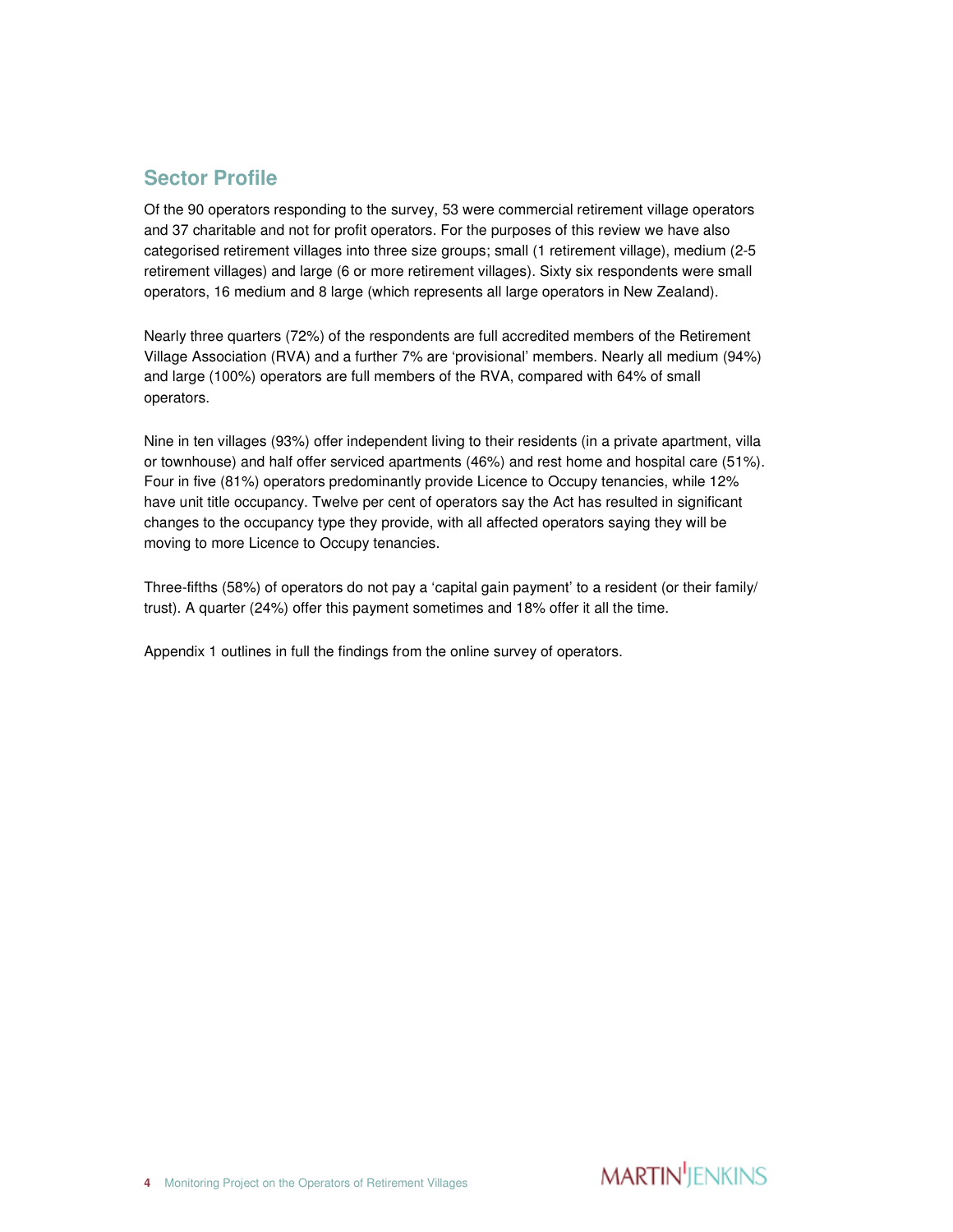# **Overview of Findings**

The majority of operators are complying with the regulations and provisions set out in the Act, its regulations and the Code.

Although many operators consider compliance costs to be a significant concern, half of the sector is planning to grow in the next three years. Small operators and some charitable and not for profit operators however are finding conditions more difficult. Further investigation is needed to ascertain the extent to which their viability as a retirement village operator has been impeded by an increased compliance burden and the implications that this may have on the diversity of the sector.

#### **Communication with Residents (existing and intending)**

Although the majority of operators are meeting their statutory requirements to communicate with residents (ie provision of information to intending and existing residents, an annual general meeting of residents and providing for residents to be represented) this does not always mean residents are better informed. Operators and stakeholders describe some documentation, in particular the disclosure statement, as being long and complex leaving residents feeling overwhelmed and confused. To manage this issue some operators are supplying summary documents to residents.

#### **Complaints and Disputes**

While operators are meeting their obligation to run a complaints' facility, many report receiving few, if any, complaints. The Act (and its regulations) does not provide a definition of a 'complaint' and interviews with operators highlighted many experiencing 'issues' but not 'complaints'. Operators and residents see the disputes panel as a last resort and there is considerable support for a formalised mediation step. The role of Statutory Supervisors in the complaints and disputes process however requires clarification.

#### **Statutory Supervisors**

There are mixed views in regards to the purpose, role, performance and value of Statutory Supervisors. Some operators view Statutory Supervisors as beneficial for both operators and residents while others (especially some smaller operators) feel they are unnecessary and a financial burden. Stakeholders are concerned that there is an insufficient number of Statutory Supervisors and thus choice for operators, and both operators and stakeholders feel the role of Statutory Supervisors requires additional clarity.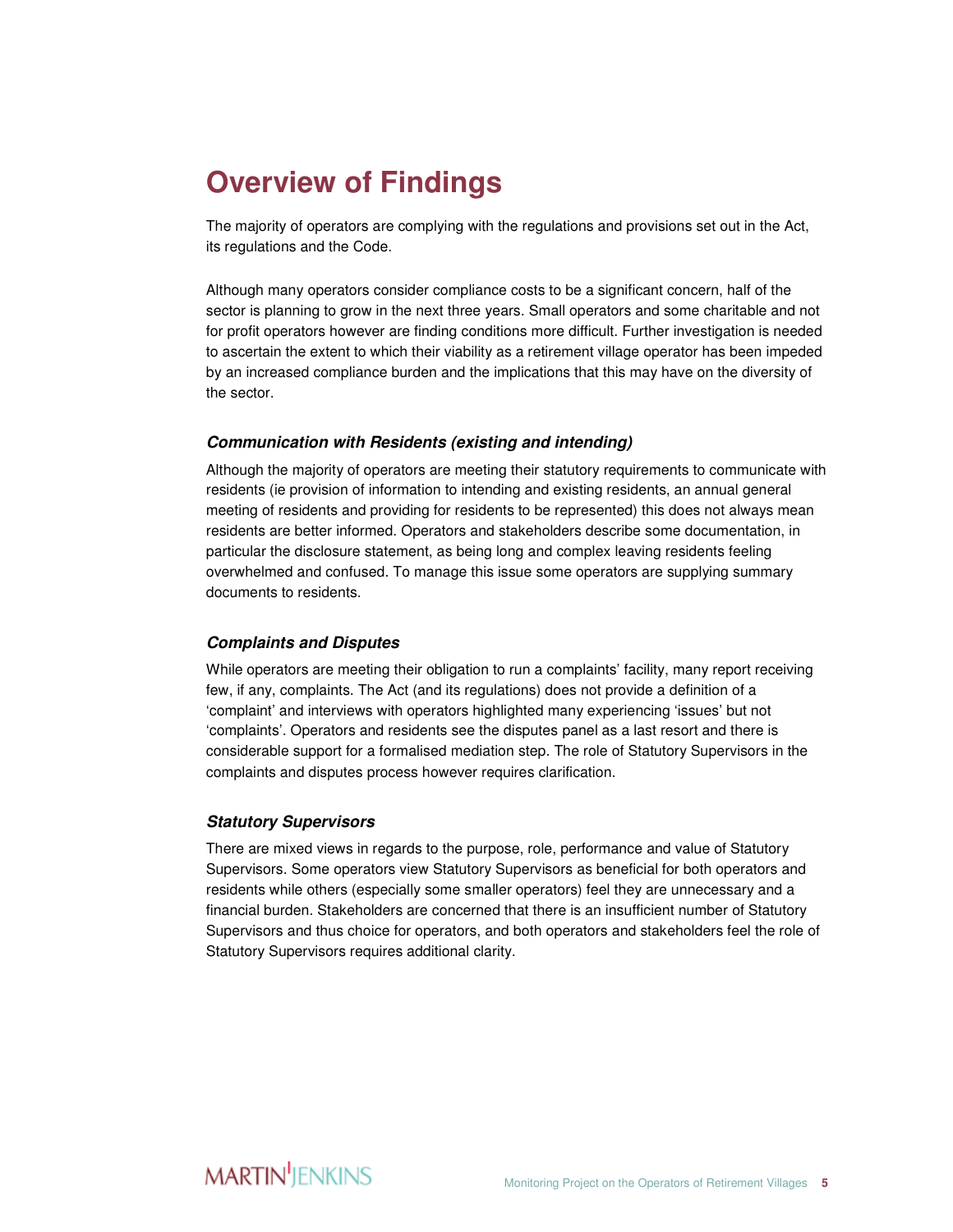#### **Vacant Units**

Some operators have or are experiencing issues with residents due to a mixture of 'old' and 'new' occupation right agreements (ie pre and post 25 September 2006). However they expect this issue to decrease overtime. The economic downturn has negatively affected sales times (and values \$) but in general communication processes between operators and vacating residents are working and few complaints are occurring as a result. Of the complaints received by the Commission in 2009 around this issue, poor communication was a common factor.

#### **Village Operations and Management**

In general operators are meeting their operational and management requirements (eg filing an annual return, having a long-term maintenance plan). The majority of operators (especially small operators) report that compliance costs are a significant proportion of their operating costs and many believe their costs have increased as a result of the Act. While operators do face some additional costs (Statutory Supervisor costs being the most significant), some costs are not a direct result of the Act (eg the new International Financial Reporting Standards (IFRS)).

#### **Sector Trends and Challenges**

While half of the sector is planning to grow in the next three years, increased compliance costs may be forcing some small and some charitable and not for profit operators to put off any plans for expansion.

Operators recognise that the sector will have to adapt to meet the expectations and demands of New Zealand's ageing population and some expect new business models to emerge.

The review also identified other operator concerns including issues surrounding the requirement for residents to seek legal advice and the mandatory cooling off period, both of which are perceived by operators as an impediment for some residents.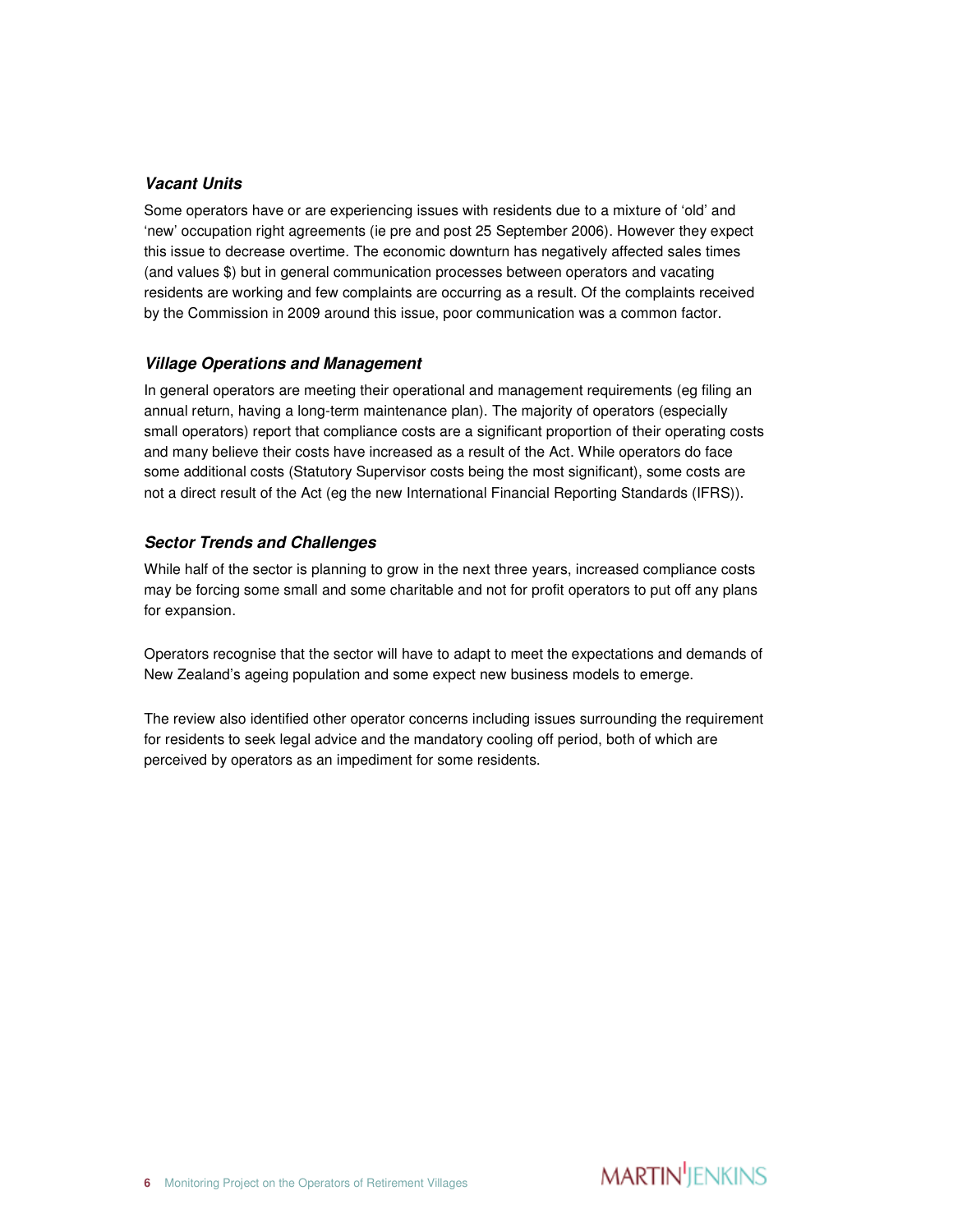# **Context**

The Retirement Villages Act 2003 had a phased introduction with the major changes coming into force on 1 May 2007. The Act sets out the requirements and procedures operators must comply with, including village registration, occupation right agreements, the role of Statutory Supervisors, the disputes process, the role of the Registrar and the Code of Practice 2008.

The Statutory Code of Practice 2008 (the Code) was passed in October 2008, and came into effect one year later on 2 October 2009. It outlines general requirements in regards to policies, procedures, notices and induction requirements, and minimum requirements to be included in any occupation right agreement (eg operating a complaints facility and communication with residents).

These regulations seek to protect the interests of both intending and existing residents and to support the sector to develop and grow.

This report looks at the level of compliance within the sector and identifies any issues or areas operators are struggling with, where possible presenting potential explanations identified through interviews with operators and key stakeholders (including Reference Group members). As part of the interviews with stakeholders two resident's associations and one sector interest group were interviewed to obtain a resident perspective. Where these interviews provide additional information they have been included. However, only a limited number of interviews with stakeholders, including resident bodies, were undertaken and thus caution should be used when interpreting these findings.

As part of its ongoing monitoring function the Retirement Commission intends to undertake research into resident views and experiences. It is recommended that this research should be undertaken as soon as practicable.

The following key areas of compliance are covered:

- communication with residents
- complaints and disputes
- Statutory Supervisors
- vacant units
- village operations and management.

The future of the sector is then discussed including potential barriers to growth and views on key issues facing the sector. Aggregate findings from the online survey are set out and where appropriate differences between type of operator (eg size and ownership) are highlighted. Further insight is gathered from interviews carried out with both operators and stakeholders.

### **MARTIN** JENKINS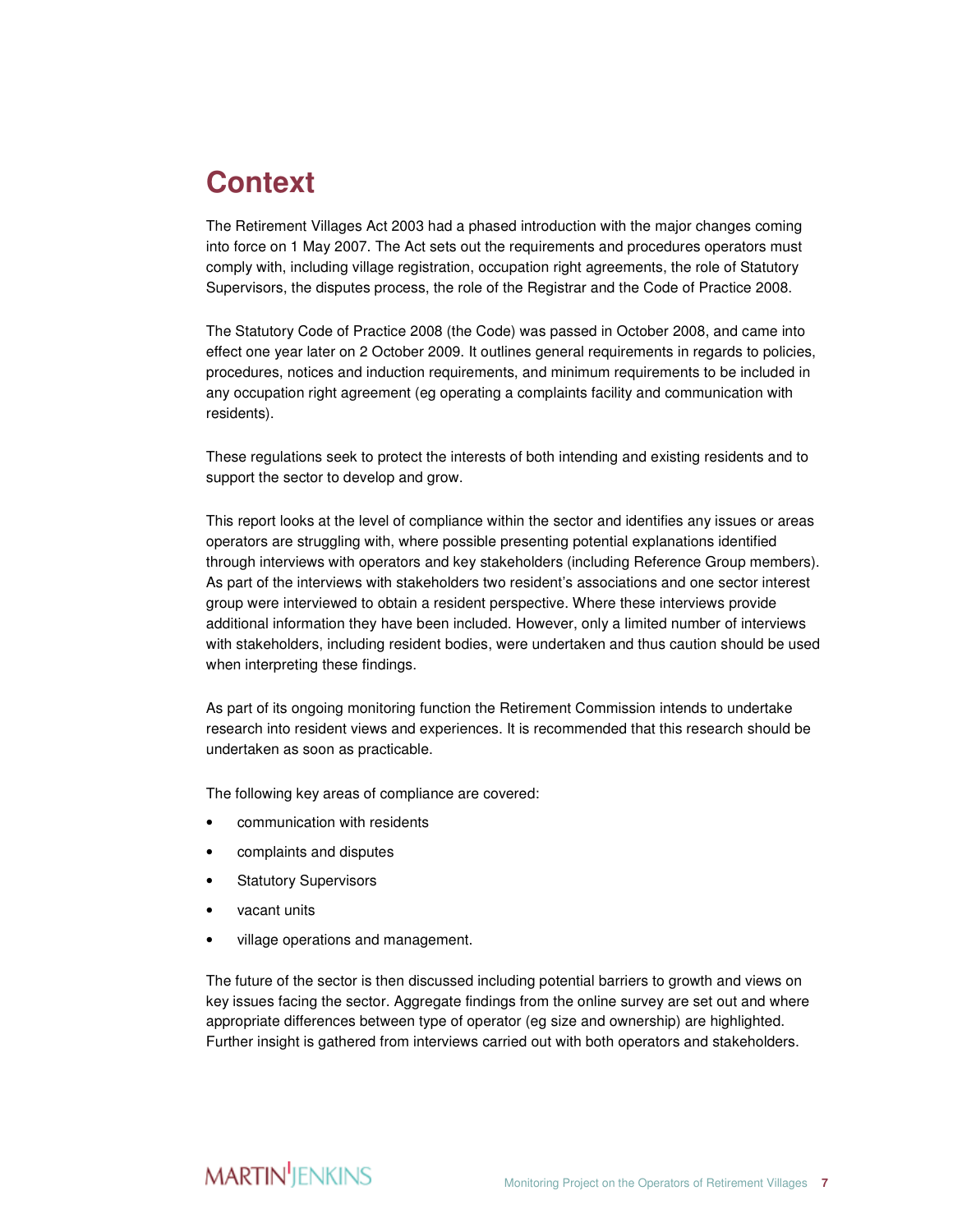### **Perceptions of the Act**

In general, operators and stakeholders are in favour of the Act, its regulations and the Code and feel the standard of the sector has improved.

Standards have gone up and I think on the whole things have improved. (Medium commercial operator)

If we're going to protect ourselves from fly-by-nighters they're going to have a much tougher time than before the Act – so there is a lot of good things that have been done. (Large commercial operator)

When asked to choose what they would like to change with regard to the regulations,<sup>2</sup> 37% of operators selected changes to the disclosure statement and 31% to overall compliance requirements (see figure 1). Costs associated with meeting compliance requirements and the length and complexity of the disclosure statement are key concerns within the sector.



**Figure 1: The key aspect of regulations that operators would like to change** 

j

<sup>2</sup> Respondents were asked to pick one thing from the following options: disclosure statements, the Code of Practice 2008, the complaints and disputes process, compliance requirements (eg registration, completing annual returns), other.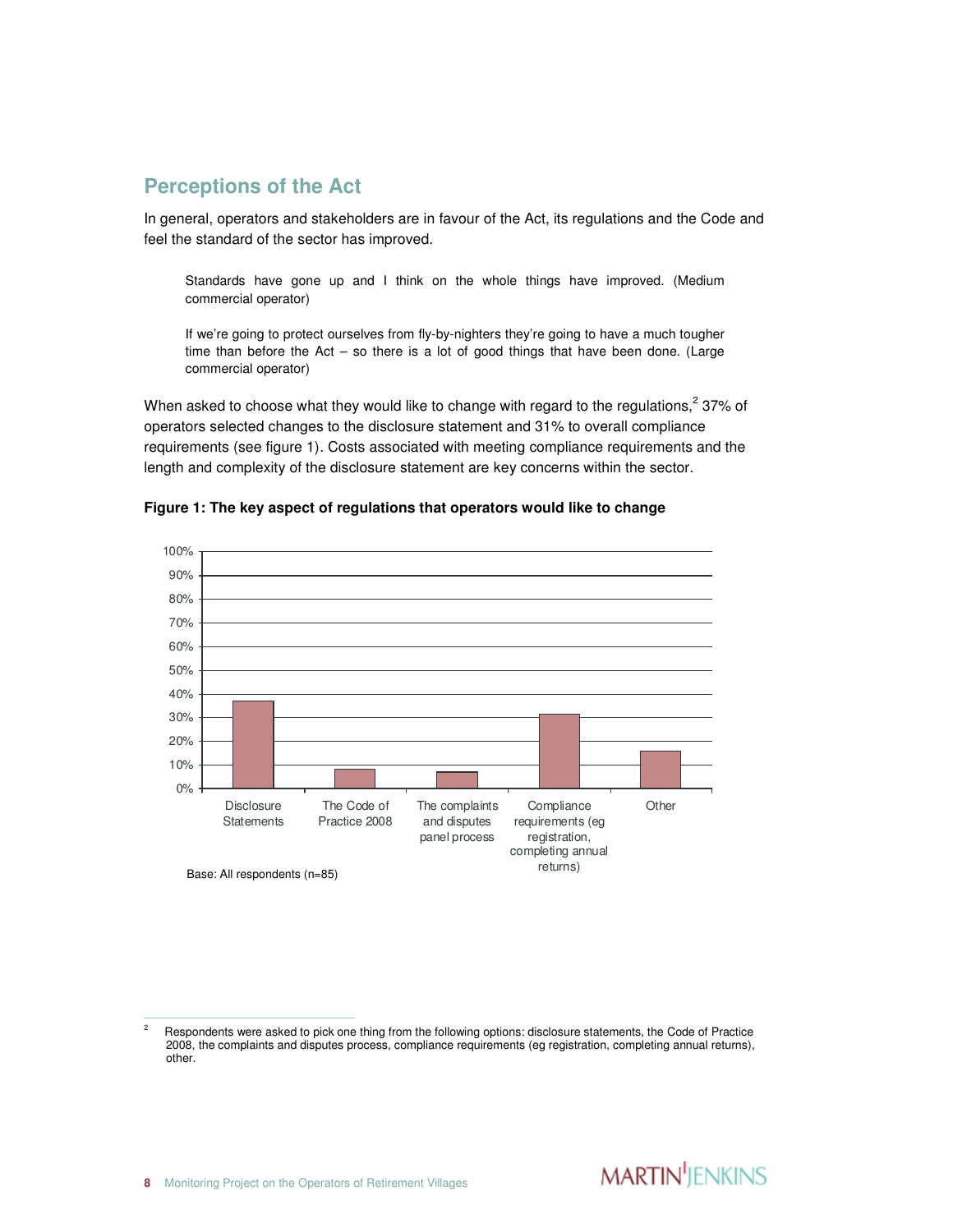Figure 2 below highlights that while two-fifths of operators (44%) feel the Act (including its regulations and the Code) has been positive for the industry; this is more than twice the number that regard it as being positive for their own operation (17%). One reason identified for this is that some operators feel that the Act may have raised the standards of other operators while their own standards were already high. This sentiment came up in a number of areas and is likely to be a contributing factor to many operator views on issues, such as compliance costs, where they will not perceive changes to have benefited them directly.



#### **Figure 2: Operator perceptions of the Act, its regulations and the Code on the industry and their operation**

Base: All respondents (n=89)

Smaller operators and charitable and not for profit operators are more likely to perceive the Act as being negative for their operation. Some of these operators perceive the increase in resident protection to be far outweighed by the increase in compliance costs faced. Although they may agree with the intent of the Act they believe their residents were already well catered for. For these operators the additional costs of compliance are regarded as unwarranted.

The definition of a retirement village is broad and encompasses villages that range significantly in terms of size and the nature of facilities and services provided (eg a village with two units that only offers gardening services through to a village with 150 units, pools, libraries and restaurants). The Act treats all retirement villages equally and many operators feel this is inequitable and needs to be addressed, especially small operators and operators offering unit titles. Some operators also feel the Act is overly prescriptive and prevents them from 'being themselves' and offering a unique experience.

### **MARTIN**IFNKINS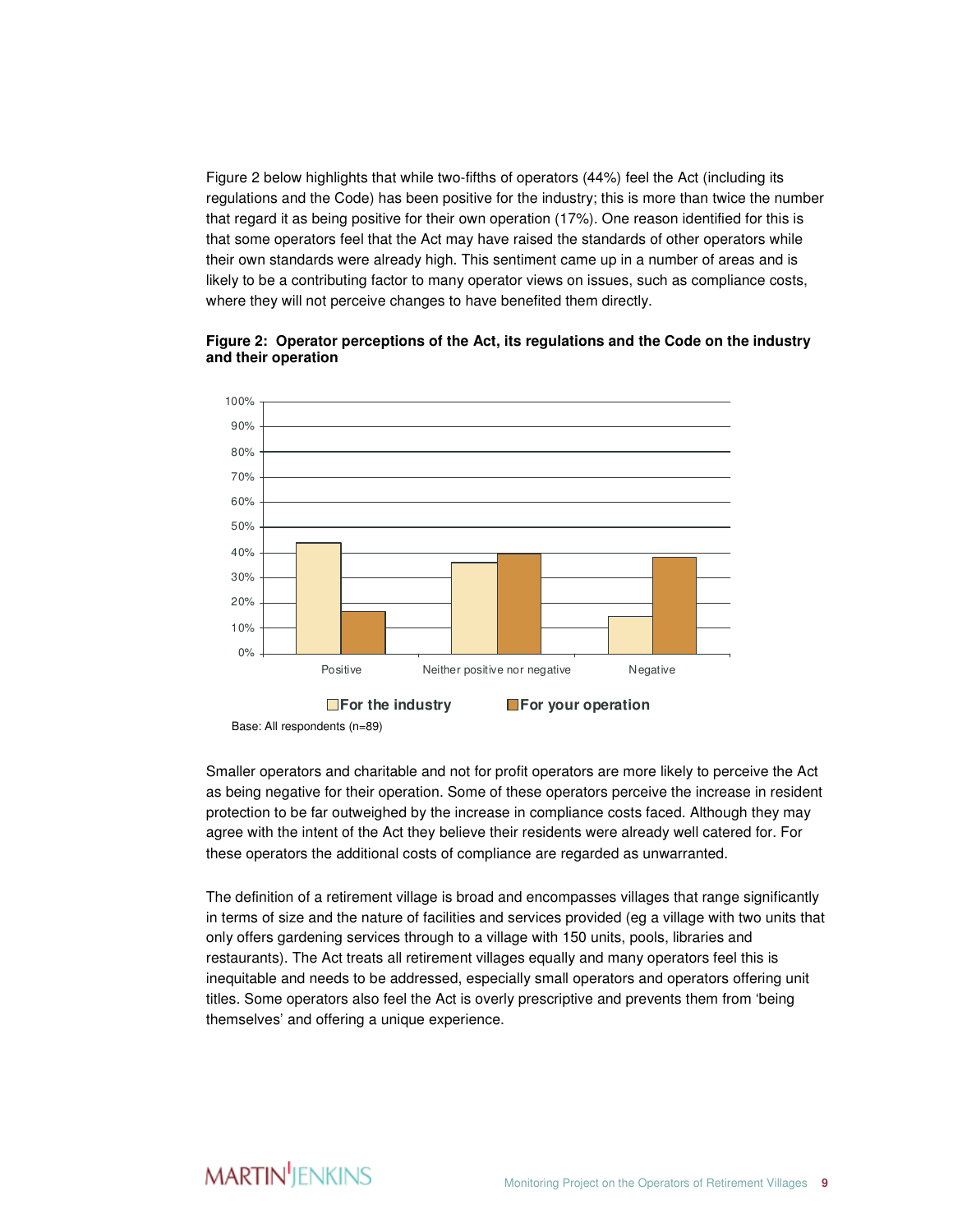You can't compare us with Rymans etc, but we're all governed by the same rules….we're just so different, we've got no extra facilities, we just provide them with elderly housing, I mean they could be in their home. (Small charitable and not for profit operator)

When the Act came along it was fairly prescriptive in the way it was applied and it didn't seem to have any room for our model at all [ie unit title] and in fact when we have gone through the process of registering our village we have struggled to use any of the templates available because they are all built around the assumption that all villages will be done somewhere close to the license to occupy model. (Small commercial operator)

If you don't have a pile of complaints about us can't we soften it and do it our own way a little bit more….you're taking away our ability to be us and you're making us conform with everybody else. (Small charitable and not for profit operator)

Some operators would like to have stratified levels of compliance, reflecting size, level of risk and historical performance. The Retirement Commission may wish to work with the sector to look at how best to achieve a balance between effective protection of residents and minimising burden to operators (eg the potential for more thresholds to be built into the regulations).

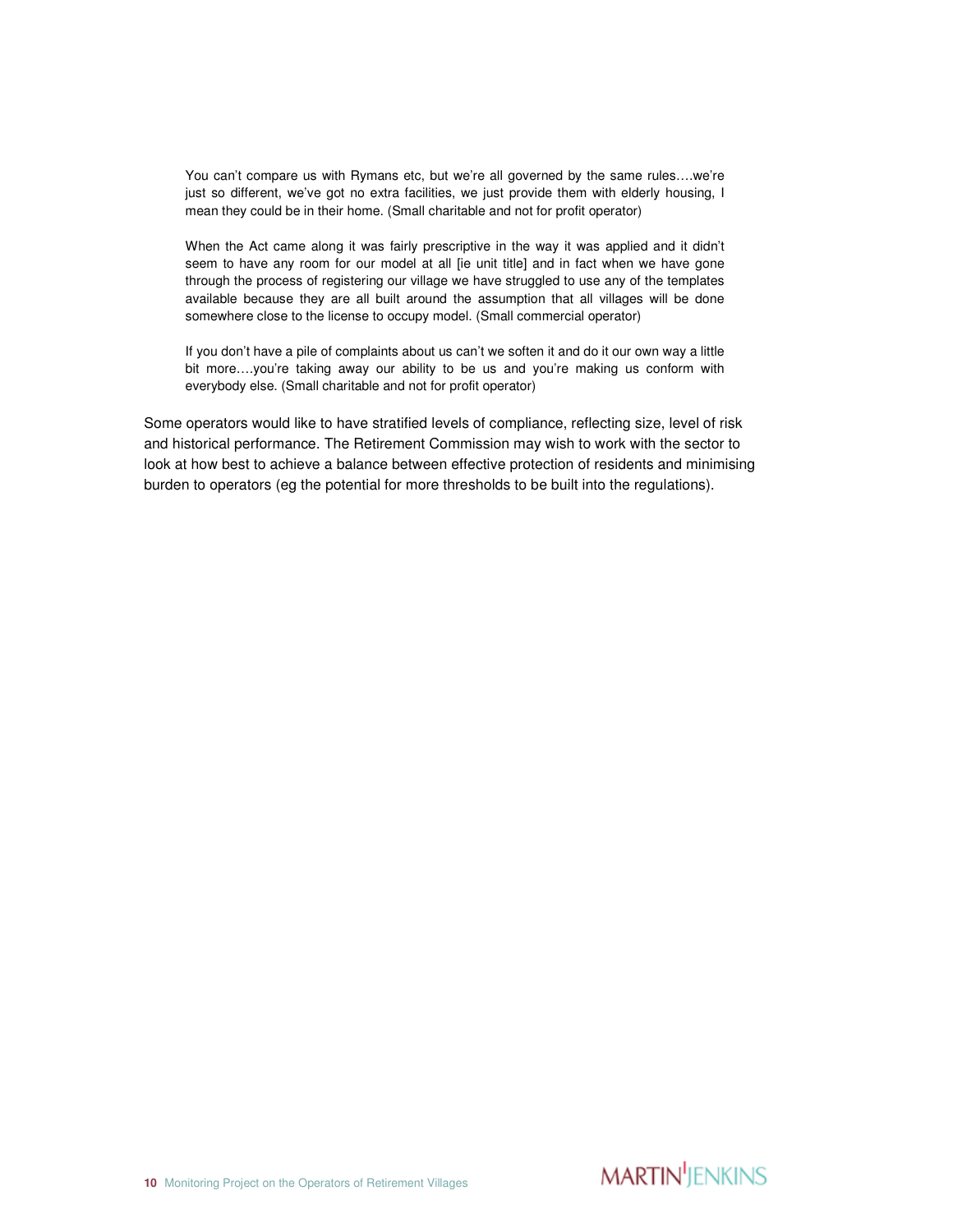# **Key Areas of Compliance**

This section of the report looks at the following key compliance areas (as identified in the request for proposal):

- communication with residents
- complaints and disputes
- **Statutory Supervisors**
- village operations and management.

Each area begins with an overview of the requirements, followed by findings on levels of compliance and challenges and issues faced by operators.

### **Communication with Residents**

#### **Requirements of the Act**

The Act (in particular sections 26, 30, 33, 34) states the information that must be provided (or available upon request) to intending and existing residents. It also covers matters on which residents must be promptly informed (eg the appointment of a new Statutory Supervisor or proposals to develop the village).

The Code of Practice (in particular clauses 26-31 and clauses 55-57) outlines the type and frequency of meetings of residents with the operator and requirements as to the opportunity for residents to participate in decision-making, including resident committees and resident access to the operator and Statutory Supervisor. It also notes that communication policies, systems and procedures must be in place.

These provisions seek to ensure residents are informed and protected when considering, entering and living within a retirement village.

#### **Compliance**

There is a high level of compliance amongst operators in meeting their communication requirements (ie supplying required documentation to intending and existing residents). Operators interviewed often noted a desire to inform residents as much as possible to reduce the potential for issues to arise later.

You face them everyday…its not like a real estate agent who never sees them again, you have to be honest with them and their families otherwise you're the one at the end of the day that will have to deal with the problem. (Large commercial operator)

### **MARTIN** JENKINS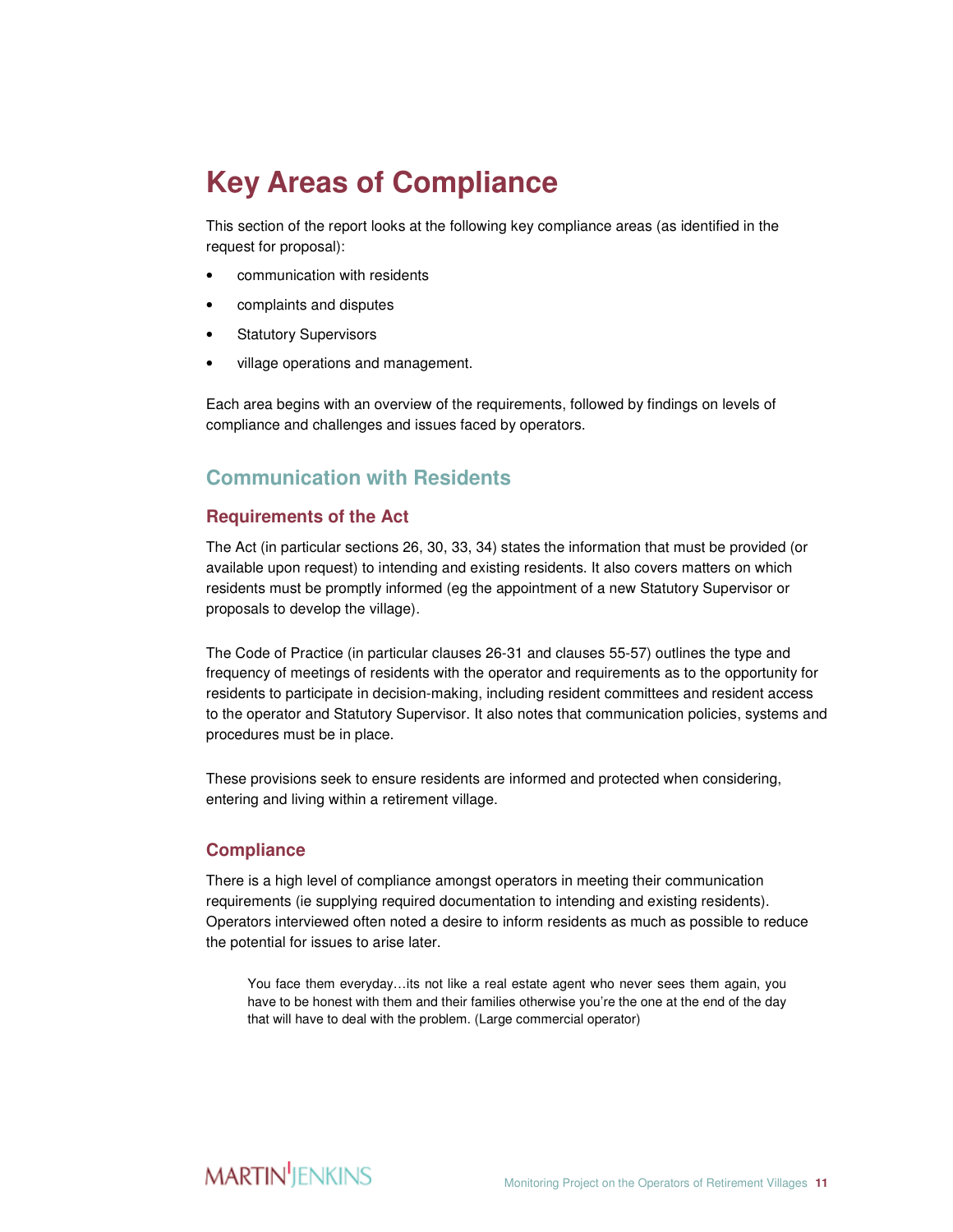Two thirds of operators (64%) think that residents are better informed now than prior to the Act, with commercial operators slightly more likely than charitable and not for profit operators to agree with this statement (69% cf 56%). However, a number of operators suggest that this could be a reflection of some operators' perceptions that the Act has improved **other** operators' communication with residents, rather than their own.

It is the few bad operators who have made us have to have all these documents for the residents; nobody ever wants to look at them. (Small charitable and not for profit operator)

While many operators feel residents are better informed some feel the Act has gone 'too far' and that residents are now 'bombarded and overwhelmed' by large amounts of information. The disclosure statement in particular was noted as too long and complex for residents to understand and expensive for operators to produce. $^3$  To manage this issue some operators are supplying summary documents to residents.

The resident bodies interviewed for this study suggest that while those residents who have entered a village after the Act and/or Code came into force may be better informed, this may not be the case for the majority of residents who have been in their current unit for three years or longer (ie before the Act and/or Code).

Section 26 of the Act states that an 'operator must ensure that advertisements are not misleading or deceptive'. Based on complaints received, the Commission has concerns that the nature of the occupation right agreements are not being made clear in a number of advertisements and feels there is room for improved compliance in this area.

#### **Provision of information to intending and existing residents**

The contractual and financial arrangements faced by intending residents are complex and come with significant consequences. The Act and Code have put in place a number of measures, including provision of information, to ensure residents are protected and understand (as much as possible) their decision.

As shown in figure 3, most operators (81% - 100%) are supplying the required documentation (ie a disclosure statement, the occupation right agreement, the code of residents' rights and the Code of Practice). Some small operators are not supplying the Code of Practice however this may be due to its relatively recent introduction and the provision that operators only have to supply existing residents with the Code if asked. Some operators noted a lack of resident interest in the new Code and were happy that it was not mandatory (to supply existing residents) as it helps to reduce costs.

To be perfectly honest my residents generally couldn't care less [about changes to regulations]…when the new code came out I wrote to them all and said I could send them a copy…I only got one request [out of more than 100 residents]. (Large charitable and not for profit operator)

j 3 While writing this report, the Department of Building and Housing completed a consultation with the retirement village sector on the style and content of the disclosure statement.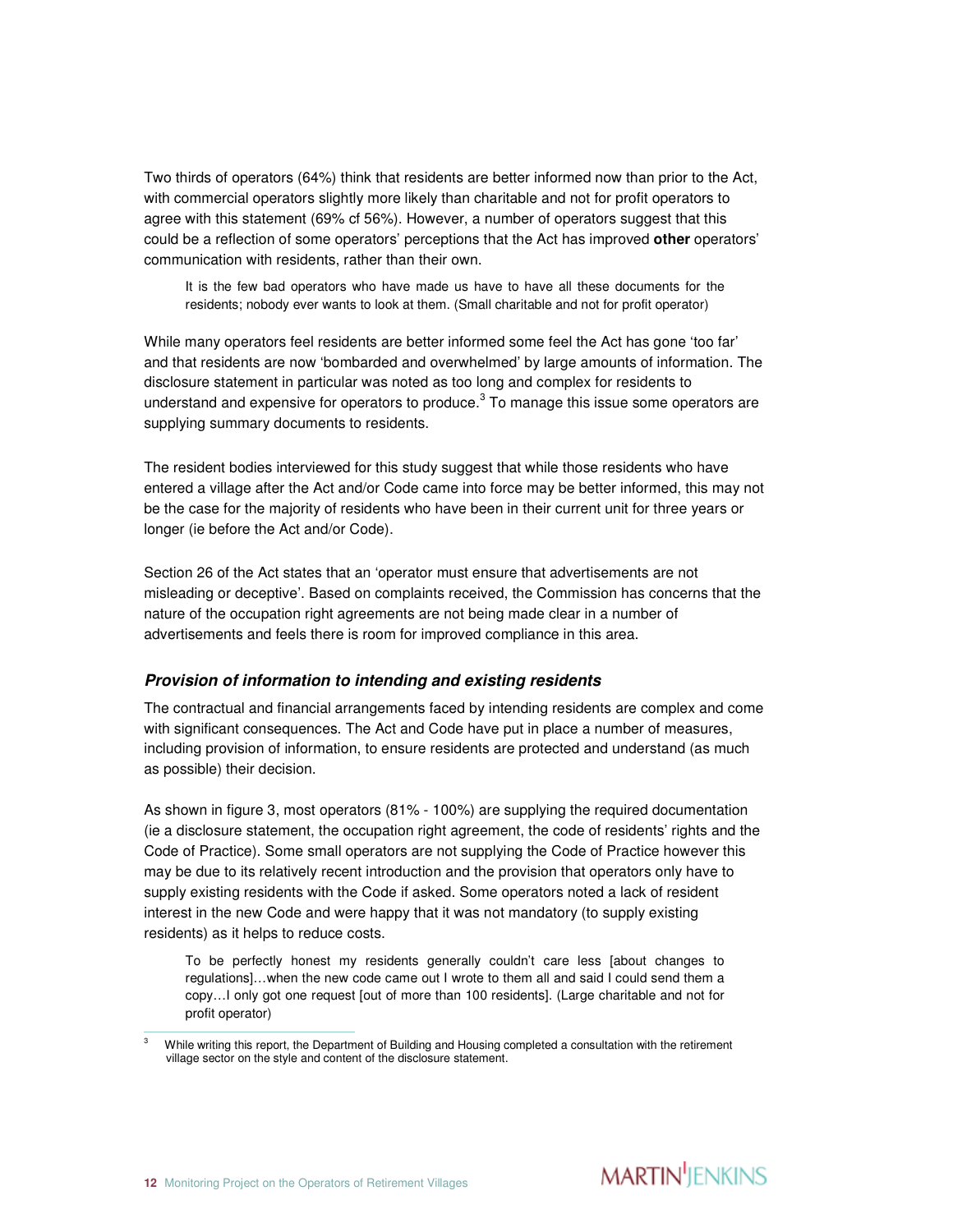

#### **Figure 3: Provision of information to intending and existing residents**

#### **Annual General Meeting of Residents**

Almost all operators (94%) are meeting their obligation to have an annual general meeting of residents (AGM). The five operators not meeting this obligation are small.

At the annual general meeting of residents all operators supply at least one form of financial statement (ie full financial statements, an audited summary of financial statements, a summary of financial statements) although one operator only supplies a non-audited summary. Some operators report providing summaries of financial statements as they consider the full financial statements to be too complex for residents to understand.

A quarter of operators report not supplying a maintenance report at the AGM, however this could be due to their AGM falling prior to this requirement coming into effect as part of the Code.

All operators with a Statutory Supervisor (ie not exempt) supply the Statutory Supervisors report.

#### **Resident representation**

While 14% of operators report that residents are not represented in their village(s), one in ten operators (9%) have a resident representative in management meetings and two-thirds (65%) have a resident's committee or association. Some resident's committees and associations have been established with the help and support of the village's Statutory Supervisor and at least one Statutory Supervisor has provided funding for this through the Retirement Commission.

### **MARTIN** JENKINS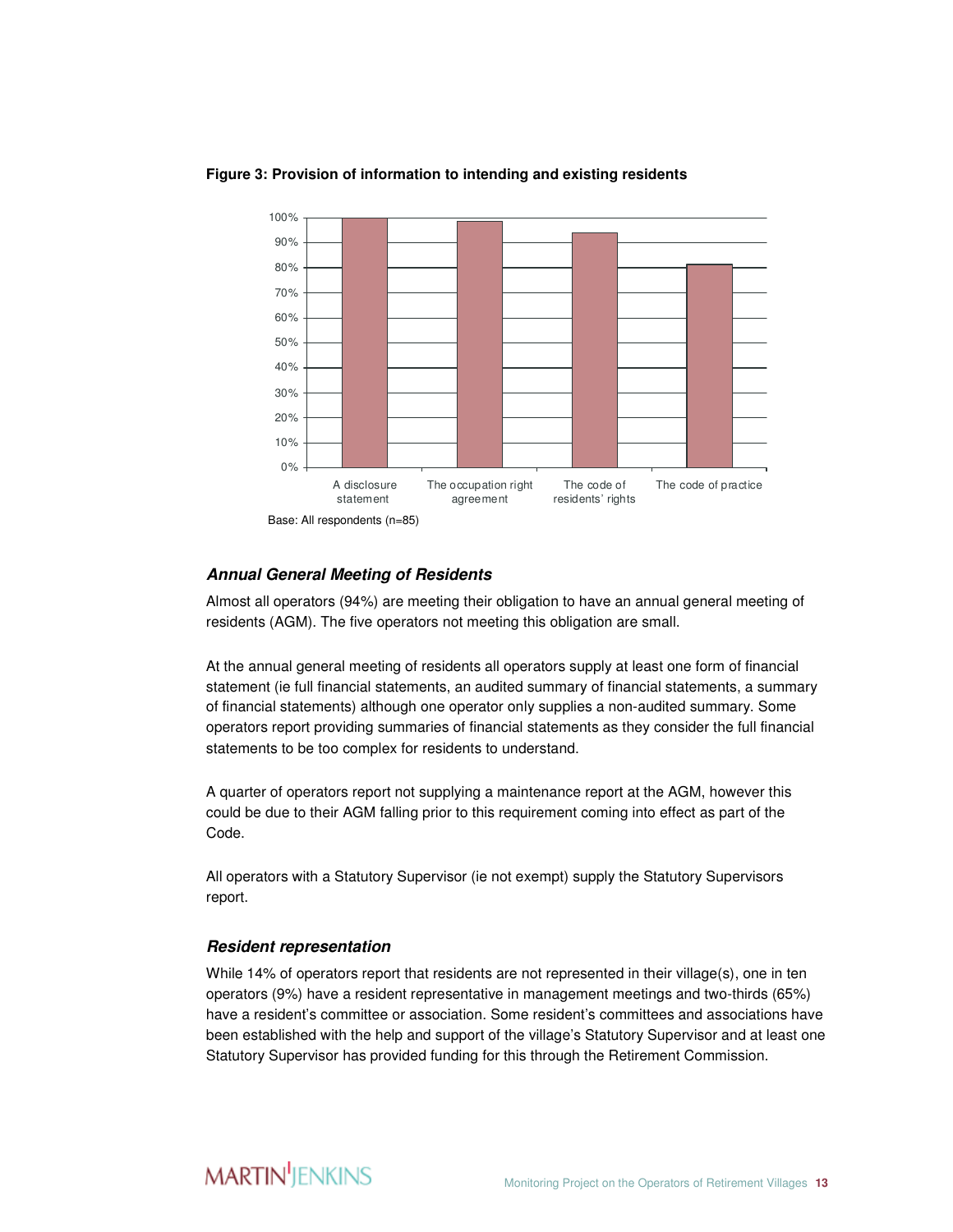Operators were also asked to specify other ways in which residents are represented in their village(s). The most common response was 'regular meetings with residents' which is reflected in the large number of operators (88%) that have had informal meetings with residents in the last 12 months. Operators also noted that they have an open door policy and residents have access to them as required, especially some small and/or charitable and not for profit operators that describe having a very close relationship with each resident.

Residents interviewed feel resident representation is an area that needs to be improved and in particular highlighted the desire for a national resident body, equivalent to the RVA. There are currently three regional resident associations with a fourth in the process of establishment.

### **Complaints and Disputes**

#### **Requirements of the Act**

The Act (in particular Sections 51, 55 and 59) specifies requirements on operators in regards to complaints and disputes in particular to operate a complaints facility, notify Statutory Supervisors of certain disputes and the appointment a disputes panel.

The Code of Practice (in particular clauses 32-36) outlines the procedures that must be followed in operating a complaints facility including time limits on decisions and options for resolving a complaint.

The aim of these provisions is to ensure a transparent system that allows complaints to be made, received and resolved simply, fairly and quickly.

#### **Compliance**

Given the nature of retirement villages resident issues are a normal and expected part of operations.

It's like family, you're going to have squabbles in a family and you just need to work them through. (Large commercial operator)

While operators are meeting their requirements to operate a complaints' facility, few, if any, complaints are being received. The Act (and its regulations) does not provide a definition of a 'complaint' and interviews with operators highlighted many operators experiencing 'issues' but not 'complaints'.

We have hardly any [complaints], in fact I was wondering if we were getting them and they weren't being put forward to us but we've been pretty active and they [village managers] have to fill in a weekly report and then there's a monthly summary so we are tracking it quite closely. (Large commercial operator)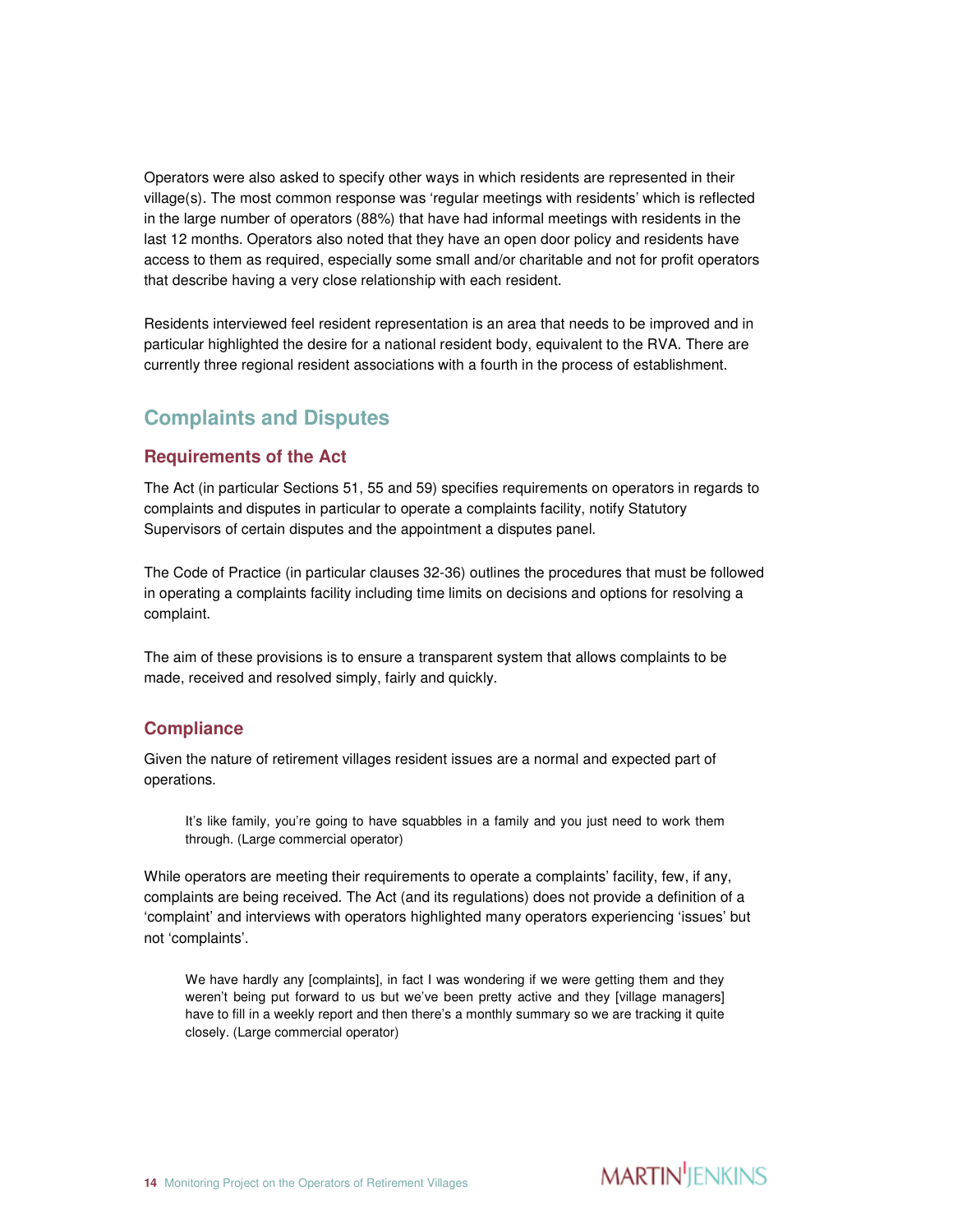Operators currently bear the financial costs of a disputes process and one quarter of operators view the costs as being high. Given the onus on the operator some feel there is less incentive on a resident to resolve the complaint and that a formalised mediation step would be beneficial for both the operator and resident. Residents interviewed also noted that the legal costs they face can be high and potentially prohibitive.

#### **Operation of a Complaints Facility**

Almost all operators (98%) have a written procedure for dealing with complaints. The two operators that do not are small charitable and not for profit operators. Interviews indicate that in general operators are happy with the complaints process with many noting they already had a complaints facility in place (ie prior to the Act).

The complaints process is fine, I've always done that anyway (recorded it), we get more written compliments than complaints. (Medium commercial operator)

We were doing those things before (operating a complaints facility) but you've got those couple (of operators) that won't do it or will take an entrenched position. (Large commercial operator)

In the last 12 months, three out of five (62%) operators did not receive a complaint.<sup>4</sup> As would be expected (ie given resident numbers), small operators are more likely than large operators not to have received a complaint (81% cf 4%).

#### **Complaints Resolution and Disputes**

Of those operators that did receive a complaint, 71% report that all complaints were resolved within the allocated 20 working days. Figure 4 shows that complaints are more likely to be resolved quickly within smaller operators. One reason for this could be that smaller operators may have fewer steps in their complaints process than large operators.

 $\overline{a}$ 

<sup>4</sup> It should be noted that of those operators that reported having 'no complaints' four reported having a complaint in regards to finding a resident for a vacant unit later in the survey.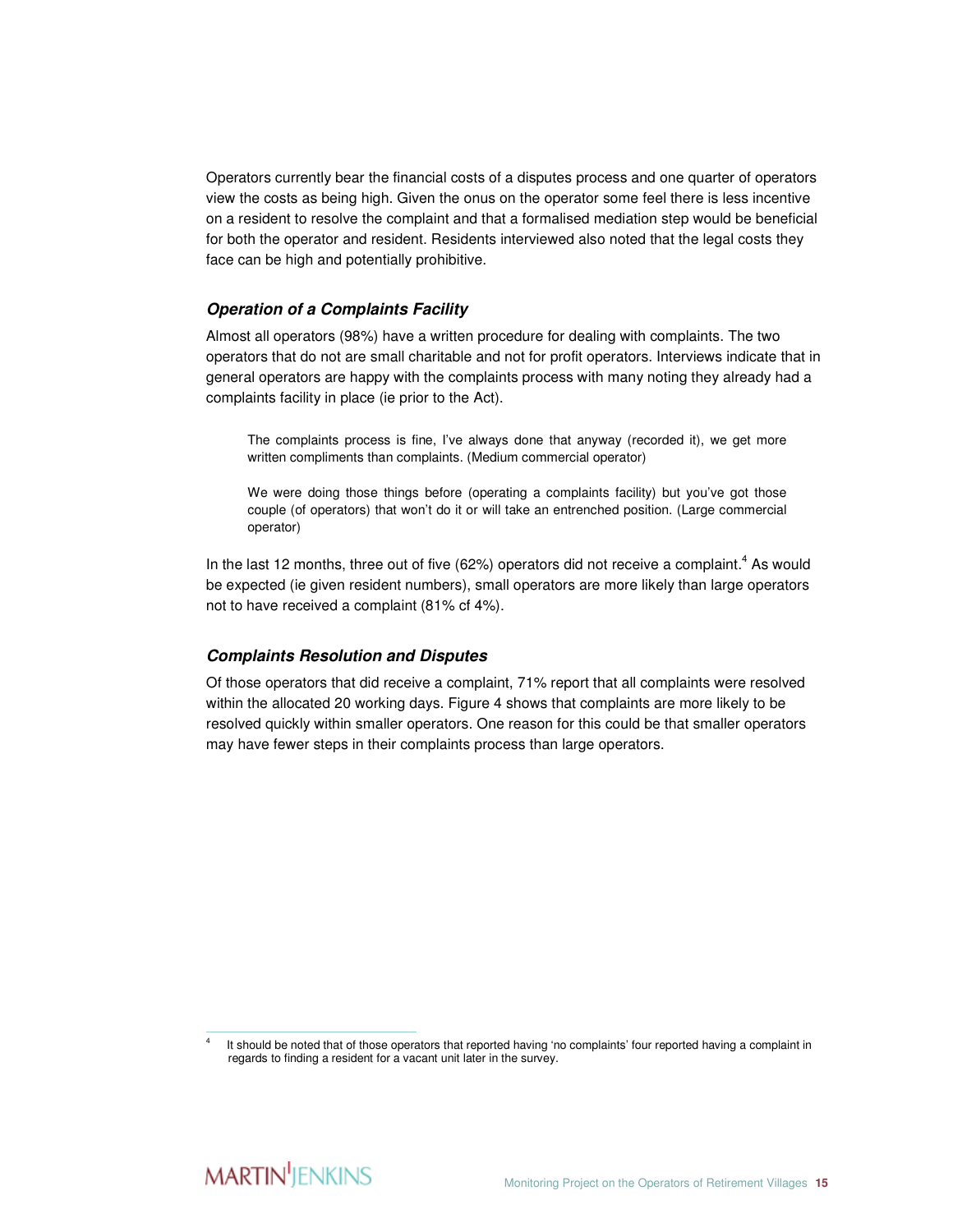

**Figure 4: Number of complaints resolved within 20 working days by operator size** 

Base: Respondents who have received complaints (n=35)

Fifteen per cent of operators report using financial settlement to avoid a complaint going to dispute and 27% report using mediation. Some operators also specified other ways they resolve a complaint including having a discussion or meeting with the resident concerned and/or engaging the Statutory Supervisor.

Since the Act came into force only eight complaints have been referred to a disputes panel. Although few operators have experienced the process, the general perception is that it is expensive and that an intermediary step is required. While operators are pleased that the Code has introduced the option of mediation many would like to see mediation become a formalised step in the process.

I think that one of the big plusses of the new Code is that they have introduced that mediation step as well. (Large commercial operator)

I think the biggest flaw in this process is that a resident is not required to go into mediation, so they can refuse mediation and we are then forced to go to adjudication and in going to adjudication you can't avoid the cost...[in terms of] legal costs, the hours of time and the damage to resident relationships. (Large commercial operator)

The public nature of the disputes process was also highlighted by some operators and stakeholders as an issue. Interviewees stressed that the process can impact on all village residents not only the operator and resident involved.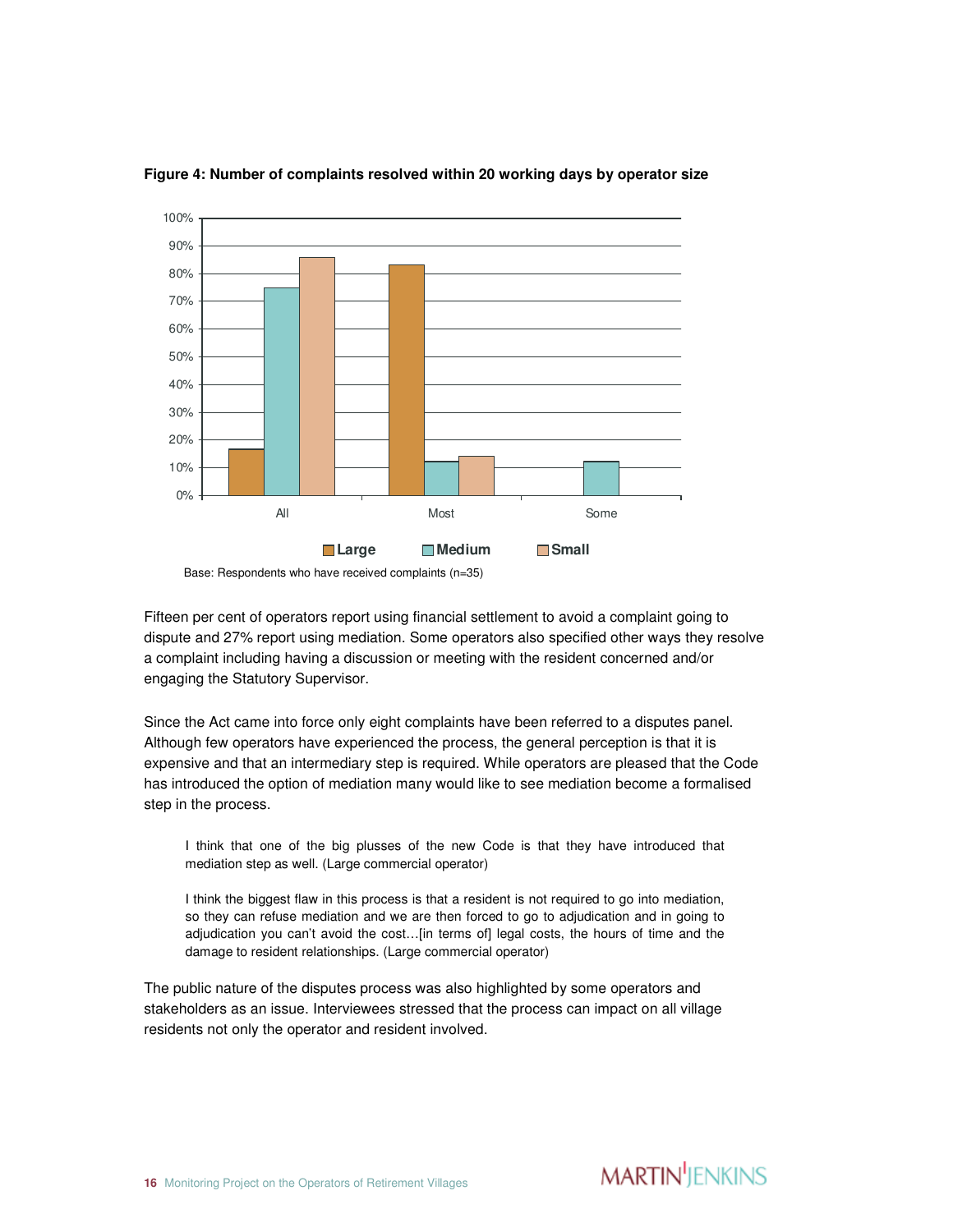To resolve situations before they become public is beneficial to everyone concerned because anything that occurs in the public arena has the potential to impact your ability to re-sell and your ability to re-sell is vital to the outgoing resident as well as to the ability to bring residents in - and its not that you're trying to avoid people's right to complain, because they have the right to complain, it's just how public that complaint becomes….. I don't think that the disputes environment is necessarily healthy in the relationship for both resident and operator. (Large commercial operator)

This [formal disputes] takes it to another level cause this makes it public and what we've found is that the resident (that took the formal dispute) has been isolated by the other residents and it has created quite a division within the village. (Large commercial operator)

The Act (its regulations and the Code) provides for residents to inform and/or involve the Statutory Supervisor in a complaint or dispute and outlines circumstances in which the operator must inform the Statutory Supervisor of a dispute. Statutory Supervisor involvement can vary greatly and some operators and stakeholders feel there is a need for their role to be further clarified and/or formalised. While some operators have had positive experiences and perceive Statutory Supervisor involvement to be beneficial, others do not.

One of the things he [the Statutory Supervisor] has had some involvement in recently is that mediation step before formal dispute and as I understand it, from what he has told me, he has had some success in that. (Large commercial operator)

The trouble is instead of him [the resident] coming to us he incurred costs by going to the Statutory Supervisor, well the Statutory Supervisor has failed in some ways in that they didn't insist that he come to us, which I felt is what they're supposed to do. (Small commercial operator)

The Retirement Villages Association is also in the process of establishing a Disciplinary Authority which will be a separate, and additional facility, to the disputes panel process.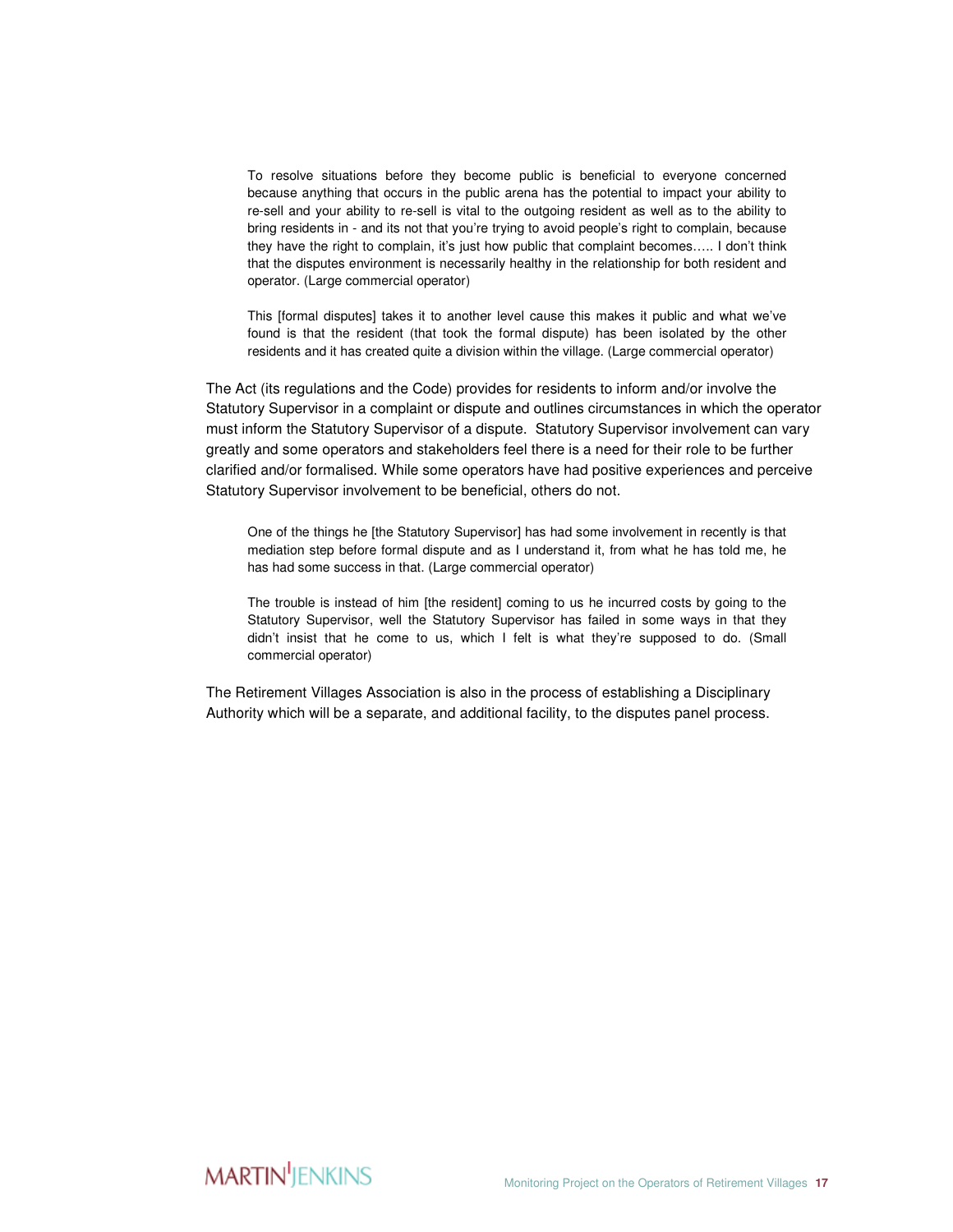### **Statutory Supervisors**

#### **Requirements of the Act**

The Act (in particular section 38) states that a retirement village operator must appoint a Statutory Supervisor for the village (unless an exemption has been granted).

The Code of Practice describes the role of the Statutory Supervisor in village operations, for example the chairing of annual general meeting of residents and the ability of the Statutory Supervisor to call a special general meeting.

The Statutory Supervisor oversees the management of the village, with particular concern for the financial position of the village and the security of the residents' interests.

In 2008/09 the Retirement Commission undertook research examining the role and functions of Statutory Supervisors which looked at Statutory Supervisor compliance and issues, and findings from this report were considered during our analysis.<sup>5</sup>

#### **Compliance**

#### **Statutory Supervisor services**

Twelve per cent of operators report that their village(s) does not have a Statutory Supervisor which is in-line with the proportion of operators that have received a Statutory Supervisor exemption.<sup>6</sup> A number of operators that are interested in seeking an exemption from appointing a Statutory Supervisor have not done so as they have either been advised, or have heard, that it is difficult and costly. Of the 30 operators that have applied, six have, to date, been turned down.

We have looked at legal advice in regard to that [applying for an exemption]. Last time we looked at it, and I haven't addressed it in the last 6 months, they said none had been approved and it would be very difficult. (Small commercial operator)

Some Statutory Supervisors appear to be more proactive than others in the services or support provided to operators and/or residents. Half of operators (48%) receive additional services from their Statutory Supervisor (outside of those mandated under the Act) including advice and guidance on third party professionals (valuators/auditors/accountants), help establishing a residents association, mediation services and financial advice. Although large operators are more likely to receive these additional services, interviews with stakeholders indicate that small operators may be the most in need.

j 5 Statutory Supervisor Monitoring Report 2009, Retirement Commission.

<sup>6</sup> Twenty four operators have received an exemption from appointing a Statutory Supervisor and a further 3 had applied at the time of writing this report.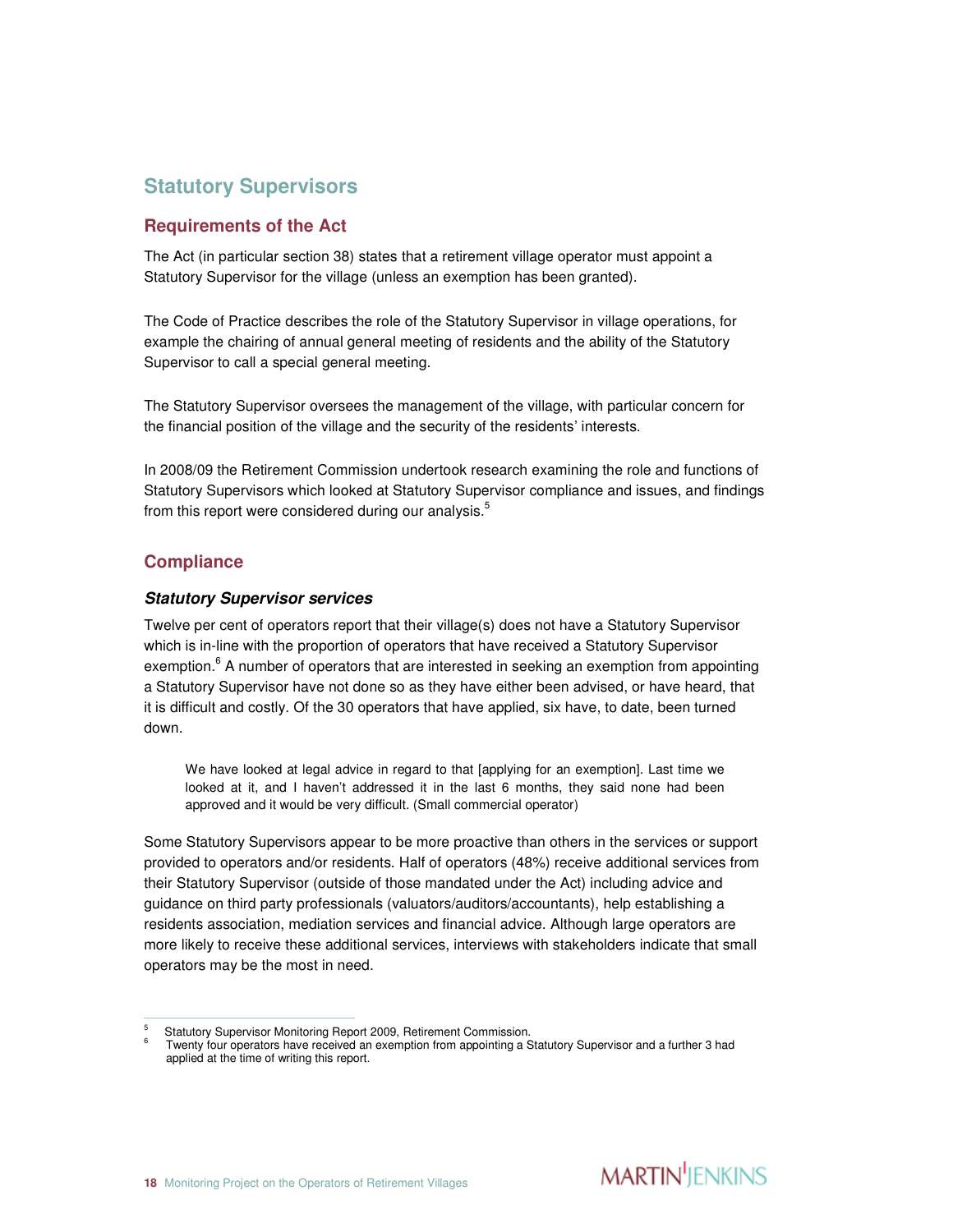While operators use a range of Statutory Supervisors, the majority use Covenant Trustee Services, and some stakeholders expressed concern as to their dominance in the market. There are currently 13 approved Statutory Supervisors however only nine are known to be active and we have been made aware of two that may be in the process of resigning. Stakeholders are concerned that the Statutory Supervisor market is 'too small' and may become a barrier to the effective operation of the sector, including safeguarding residents' interests. The complexity of the sector, combined with a perception amongst some that the financial incentive to become a Statutory Supervisor is not sufficient, remain potential barriers to entry.

Nonetheless, most operators (91%) feel they have a good relationship with their Statutory Supervisor, with only one small commercial operator experiencing a poor relationship. Fourfifths (81%) of operators also think their residents have a good relationship with the Statutory Supervisor. Operators recognise that Statutory Supervisors have a dual role to support operators and protect residents and that this can be a fine line for Statutory Supervisors to walk.

'I think they do demonstrate the ability to look at both sides and to be that common ground.' (Large commercial operator)

Some residents however feel Statutory Supervisors are aligned to operators (due to their contractual arrangements) and disagree with Statutory Supervisor costs being passed onto residents through their annual fees.

#### **Costs and perceived value**

One-third (33%) of operators were not charged an acceptance fee by their Statutory Supervisor and of those that were, the most common charge was between \$3,000 and \$6,000 per village. Half of all operators report that their annual Statutory Supervisor costs are between \$4,000 and \$8,000 per village. Large operators are less likely to have paid an acceptance fee but are more likely to pay higher average annual Statutory Supervisor costs per village (as seen in figure 5 overleaf), which could be a result of accessing additional services.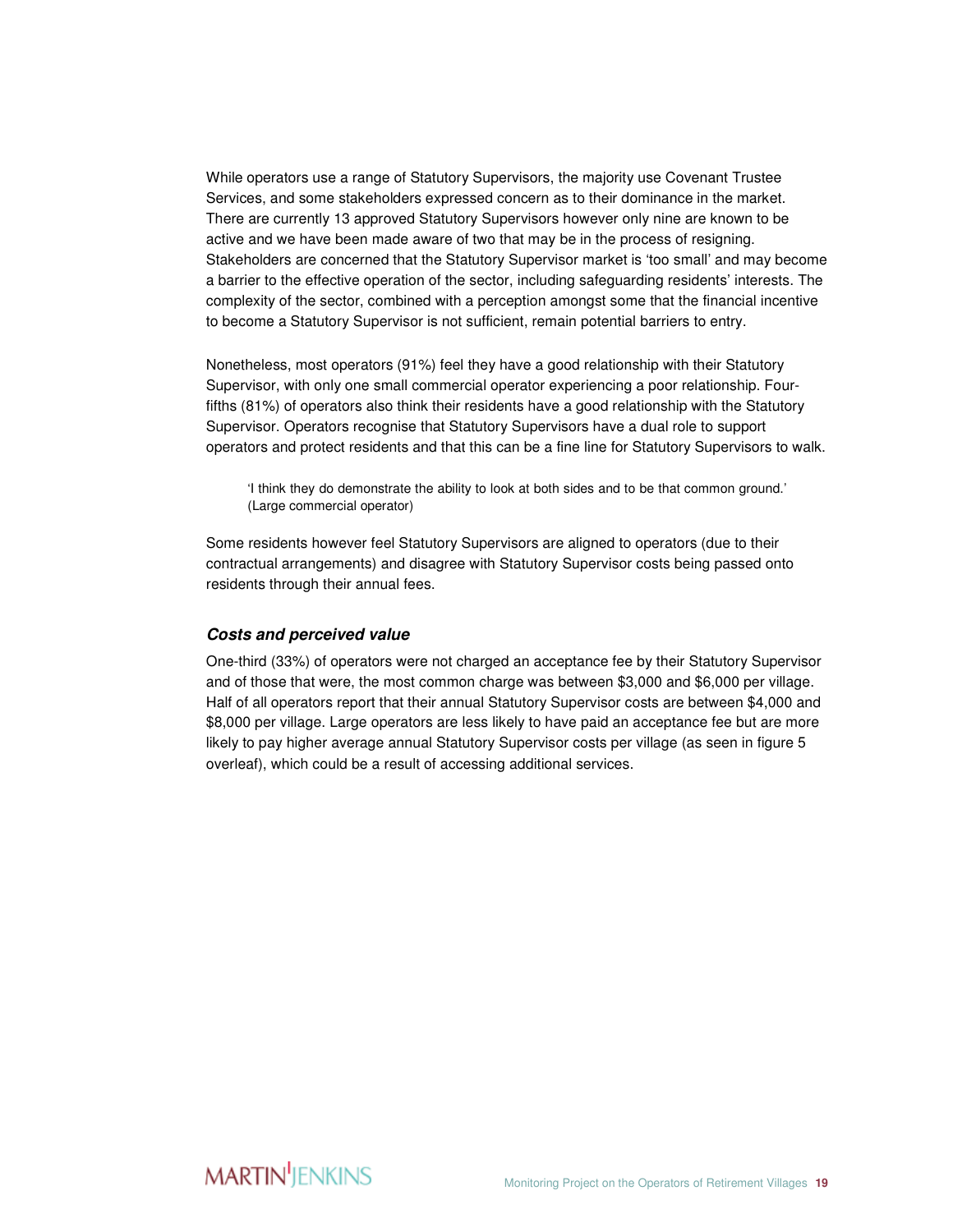

**Figure 5: Average annual Statutory Supervisor costs per village** 

Base: Respondents who have a Statutory Supervisor (n=75)

More than half (56%) of all operators feel the services they receive from their Statutory Supervisor represent value for money, highlighting the advice and assistance received and/or having someone independent/neutral to call on. Some operators also stated that Statutory Supervisors provide an important 'peace of mind' for residents.

I'm quite happy to have a Statutory Supervisor, I think it gives the residents some sort of security in their own minds. (Large charitable and not for profit operator)

I think you need to have that independent body for both (operators and residents) because very often I have meetings with resident committees and the statutory supervisor because the residents interpret something in their occupation license one way and we interpret it another. (Medium commercial operator)

Because I work on my own it's [the Statutory Supervisor] a very good network I guess you could say and back-up for me…I believe in our circumstances they're good value. (Large charitable and not for profit operator)

Small and medium sized operators (compared to large operators) and charitable and not for profit operators (compared to commercial operators) are slightly more likely to feel their Statutory Supervisor does not represent value for money. Some of the reasons provided were that 'Statutory Supervisors are unnecessary' and that 'the costs are too high'. These operators were more likely to consider that their residents were already well protected and did not require (or want) a Statutory Supervisor. Others described the associated costs as very high and too much for residents to bear.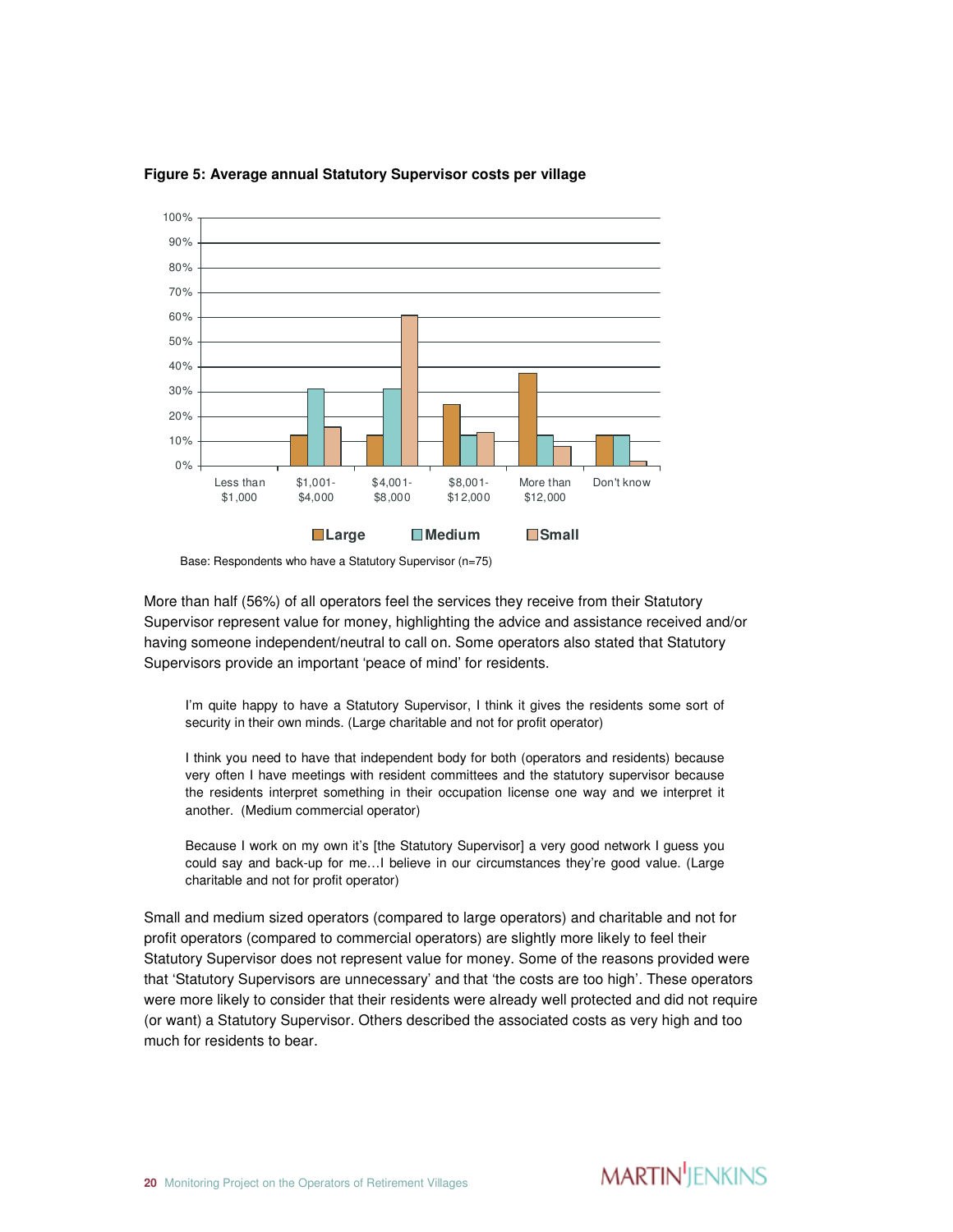But they [Statutory Supervisors] don't do anything, he's a nice enough bloke, I've got nothing against him, but they don't earn their money, what are they doing to earn their money? (Small charitable and not for profit operator)

I can see the protection required in the more commercial operation when they're paying \$200-\$300k for a unit…..but our lot aren't and they're getting nearly all of it back…. the one size fits all thing is ridiculous, its draconian for what we're doing. (Small charitable and not for profit operator)

The residents don't see they get any value from the Statutory Supervisor, I can see why [they were needed] because there were shonky villages…I can see it's a good thing for some, but really it didn't apply here. (Small charitable and not for profit operator)

Our Statutory Supervisor is not adding any value at all, if you wanted to be really blunt it has the potential to destroy the whole viability of the village, in terms of what he requires under the act and associated costs. (Small commercial operator)

#### **The Statutory Supervisor role**

There are some concerns that the Act and Code do not adequately describe the role of the Statutory Supervisor and that clarity is required especially in regards to their role in the complaints and disputes process. Some operators and stakeholders feel residents in particular perceive Statutory Supervisors as their advocates and do not understand the dual role they play. The Statutory Supervisor monitoring project also highlighted the difficulty Statutory Supervisors face in performing a watchdog role in addition to an advocacy role.

Statutory Supervisors are contracted (and paid) by the operator and in the views of some this may result in the Statutory Supervisor being aligned to the operator. Some stakeholders suggested alternative arrangements may be necessary for the appointment, contractual arrangements and funding of Statutory Supervisors to increase their independence.

In August 2009 Cabinet agreed to the establishment of a licensing regime (to be operated by the Securities Commission) for trustees and Statutory Supervisors with the aim of improving competence, capability and accountability. Given the relatively small number of Statutory Supervisors in the market, the effect of licensing on potential and current Statutory Supervisors will need to be monitored closely to ensure it does not act as a barrier to entry.

### **Vacant Units**

#### **Requirements of the Act**

The Act, and the new Code in particular, outline the processes and procedures that operators must follow when finding new residents for vacant units. A recent DBH publication on refurbishment should further assist operators and residents in this area. Many of the provisions only apply where the operator is responsible for selling the residential unit (eg marketing, reporting and payments due to the resident and/or their executor).

### **MARTIN**<sup>I</sup>IENKINS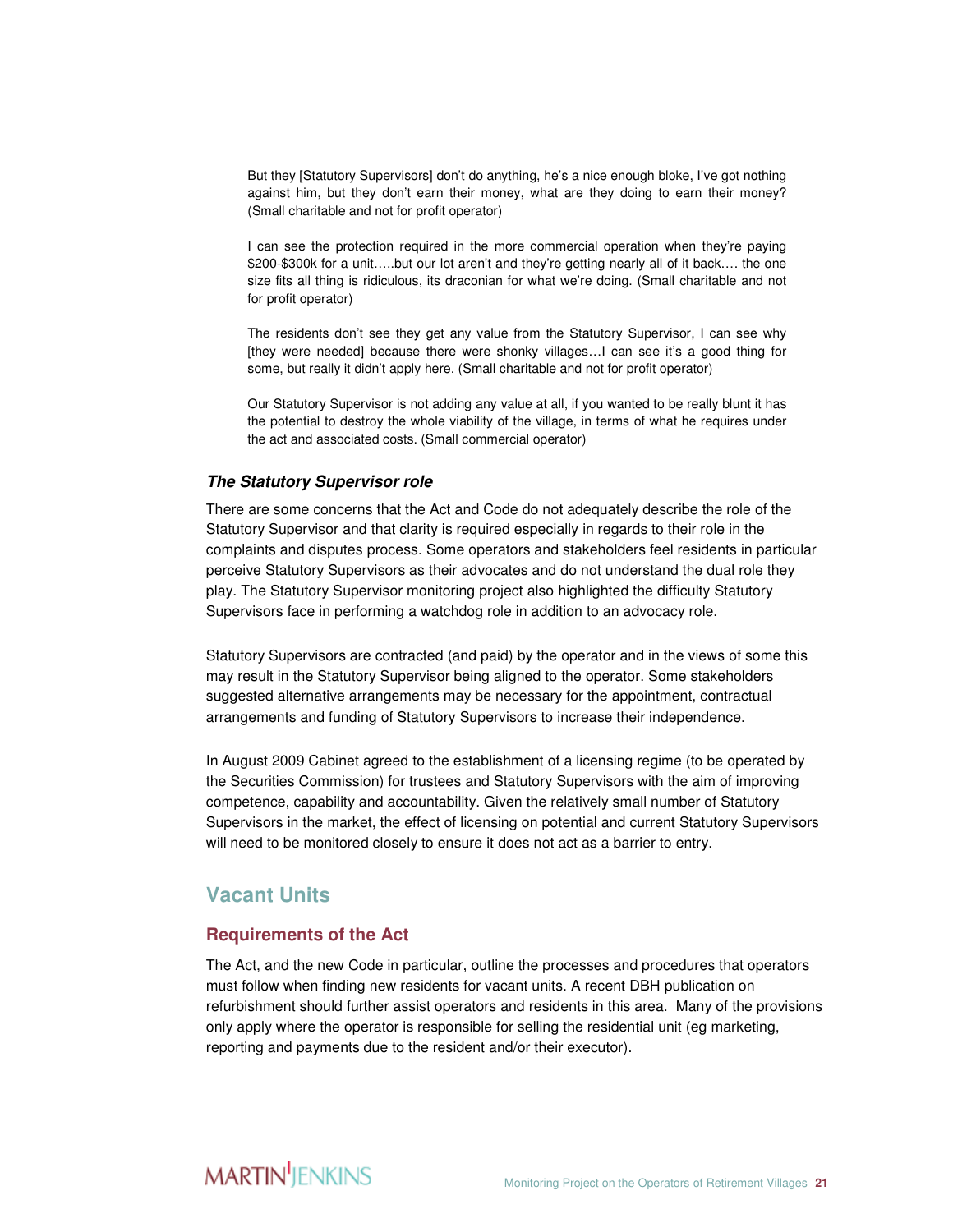#### **Compliance**

While most operators had to fill vacant units in the last 12 months few have experienced issues with former residents (or their executors). Many operators however have noted that the economic downturn has had detrimental impact on both the demand for and sale prices of units and that operator and resident expectations have had to be adjusted.

Residents interviewed perceive the charging of ongoing fees (ie once the resident has vacated the unit) and the inability of vacating residents to share in capital gains (if there are any) to be unfair.

#### **Finding new residents for vacant units**

Nine out of ten operators (88%) had to find new residents for vacant units in the last 12 months.<sup>7</sup> Figure 6 below shows that charitable and not for profit operators are more likely to find new residents quickly. Initial findings from the operator interviews have identified that some charitable and not for profit operators have waiting lists and that their (sometimes) lower price point and/or religious/philosophical identity may increase their attractiveness to some intending residents.



#### **Figure 6: Average time to fill a vacant unit**

Base: Respondents who had to find new residents in the last 12 months (n=74)

Four-fifths of operators (80%) have had no issues with former residents in relation to refurbishment costs and processes (eg gaining access to enter the unit to do work). Of those that did the most common issue was in regard to the division of costs (16%), with medium, large and commercial operators identifying this as their most common issue.

<sup>-&</sup>lt;br>7 This is due to a mix of units becoming vacant (ie replacement) and new units being built (ie expansion).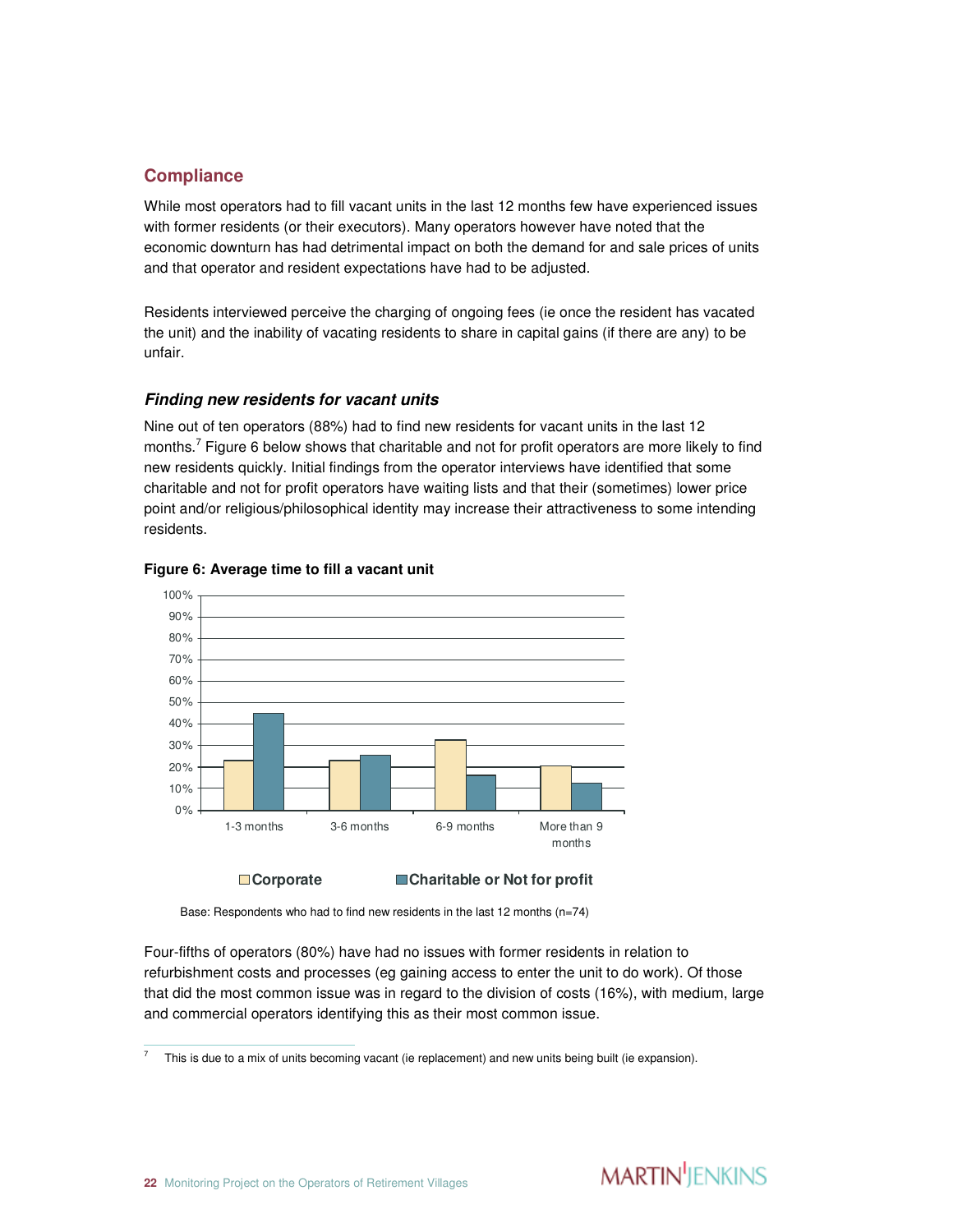The Code outlines refurbishment costs and processes for occupation right agreements entered into after 25 September 2006 and states that residents are not liable for fair wear and tear. This means that in many villages residents are on a mix of old and new arrangements (in relation to refurbishment costs) which can create a sense of inequity. Some operators however note that with time this issue should decrease as fewer residents remain in a village on an old occupation right agreements. Interviews identified that some operators have increased management fees to recover the costs associated with fair wear and tear.

With the way the Act has changed what the person gets back when they sell it is simply now a mathematical calculation and it is very straightforward and it is a very good thing…it's better than it was. (Large commercial operator)

Seventy per cent of operators have also not had any issues with a former resident regarding finding a new resident for a vacant unit. Of those that did the most common issue was 'the nature of the marketing plan' (14%).

Nine out of ten operators (88%) have not received any complaints concerning the disposal of a unit and those that did were most likely to be with regard to the time taken to sell the unit, which given the economic climate is not surprising.

#### **Village operations and management**

#### **Requirements of the Act**

The Act (in particular Sections 13, 16 and 17) sets out the financial and information requirements associated with being a registered retirement village, such as completing annual returns.

The Code (in particular Part 2) outlines general requirements on how operators should run their village(s), including policies and procedures, notices and induction requirements.

#### **Compliance**

#### **Village management**

Four-fifths of operators (81%) have a local on-site village manger, rising to 92% for commercial operators (65% for charitable and not for profit operators). Large operators are more likely to have processes to familiarise a new manager and update existing managers on regulatory requirements than small operators.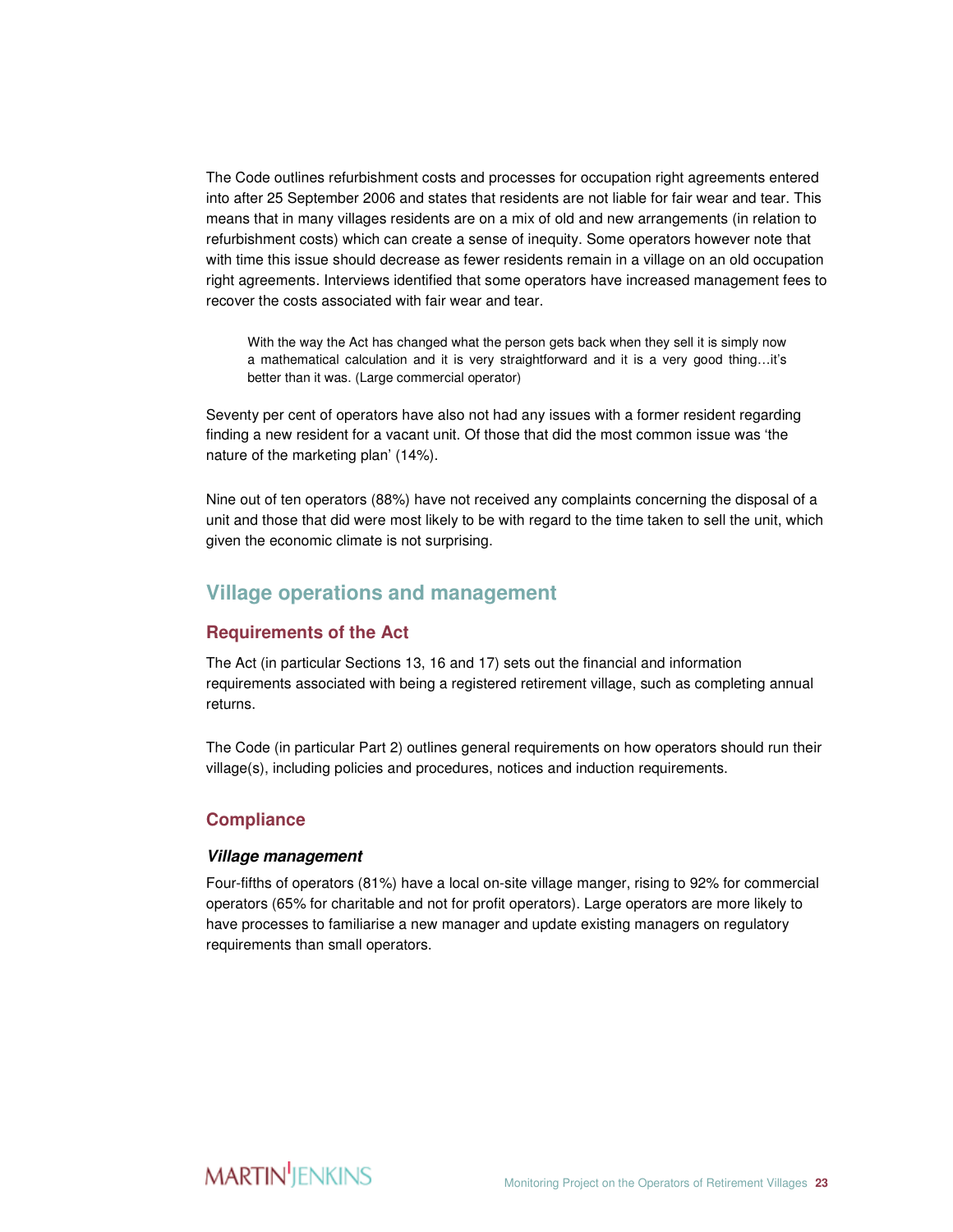#### **Code of Practice 2008**

Nine out of ten operators (91%) believe that they are fully compliant with the new Code of Practice. The eight operators that are only 'partly' compliant, are predominately small and charitable and not for profit. Only seven operators identified that the Code as the key aspect of the regulations that they would change (if they could).

#### **Financial and information requirements**

Only five operators (6%) have not completed an annual return in the last 12 months.<sup>8</sup> Two-fifths of operators report that the time (42%) and expense (37%) involved in producing an annual return has a significant impact on their ability to meet their financial and information requirements.

Nine out of ten operators (88%) have a long-term maintenance plan and half of these operators have had their plan in place for over three years.

Forty one per cent of operators have filed a 'change of circumstances and documentation' in the last 12 months. As would be expected, large operators are more likely to have filed a notice than small operators (88% cf 34%). Follow-up interviews with operators have identified that some operators feel the changes requiring notification are too minor leading to large amounts of filing time and cost.

You sort of have to blow your nose really before you have a change of circumstances; it is not like a major issue it is very minor. (Large commercial operator)

#### **Costs**

The purpose of this research was not to seek detailed information on costs in order to quantify individual or sectoral costs incurred. Survey and interview questions instead were designed to see how different types of operators have been relatively impacted. Costs however came through as a significant issue for operators and it may be an area for the sector to come together to investigate further.

The majority of operators (82%) report that compliance costs are a significant proportion of their operating costs.

Total compliance costs seem to be driven by operator size and to a lesser degree resident numbers. As can be seen in figure 7, operators with between 2 and 80 residents (in total) are most likely to incur costs of \$25,000 or less per year, accounting for 67% of operators.

j 8 Operators do not have to file an annual return in their first year of being registered. In the last 12 months two operators had their registration suspended due to not filing an annual return.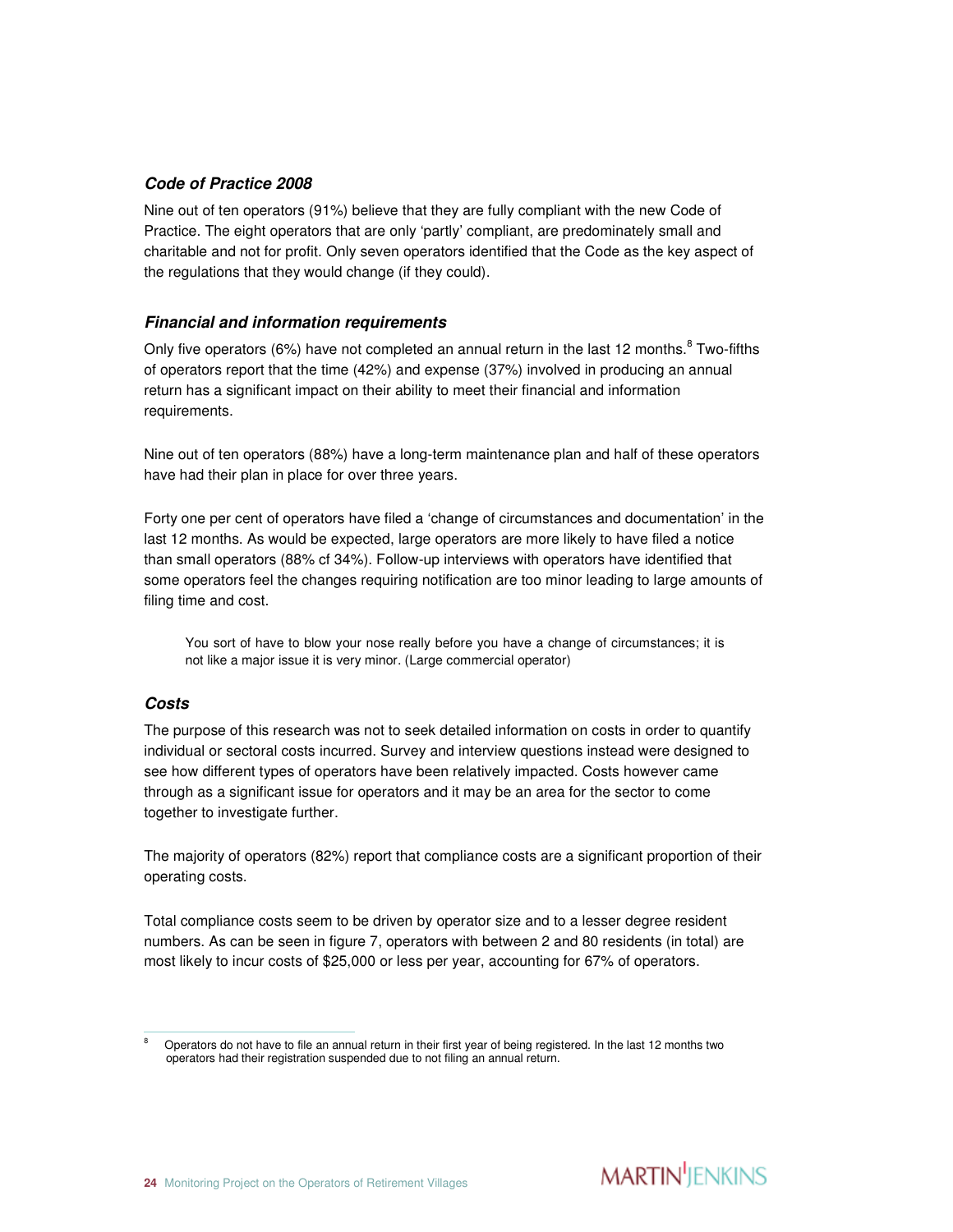

#### **Figure 7: Total annual compliance costs by number of residents**



Base: All respondents (n=90)

Retirement village operators face a range of costs, some of which are common to any business (eg accountancy and legal fees) and others which are unique to retirement village operators including:

- initial registration and annual return filing fees
- Statutory Supervisor fees (unless an exemption has been granted)
- costs associated with developing and producing required documentation such as the disclosure statement.

One area that is less clear is the costs retirement village operators face in meeting the new International Financial Reporting Standards (IFRS), which became a requirement for all New Zealand reporting entities with financial years commencing on or after 1 January 2007. All retirement village operators meet the Financial Reporting Act 1993 definition of a reporting entity and therefore must prepare annual audited financial statements that meet these standards. Many operators identified costs associated with meeting these requirements as a significant proportion of their compliance costs.

Our accountancy fees have gone from about \$2,400 to \$8,500, that's on the IFRS reporting standard… on top of that we have got auditor's fees of \$1,500, then we've got the annual filing fee of \$1,500, we've got valuation fees \$2,300, we've got Statutory Supervisor's costs \$6,500-\$7,000 ….may as well say our total costs are around \$22,000 and that's blown out from around \$3,000…..it's about 20% of my profit. (Small commercial operator)

### **MARTIN** JENKINS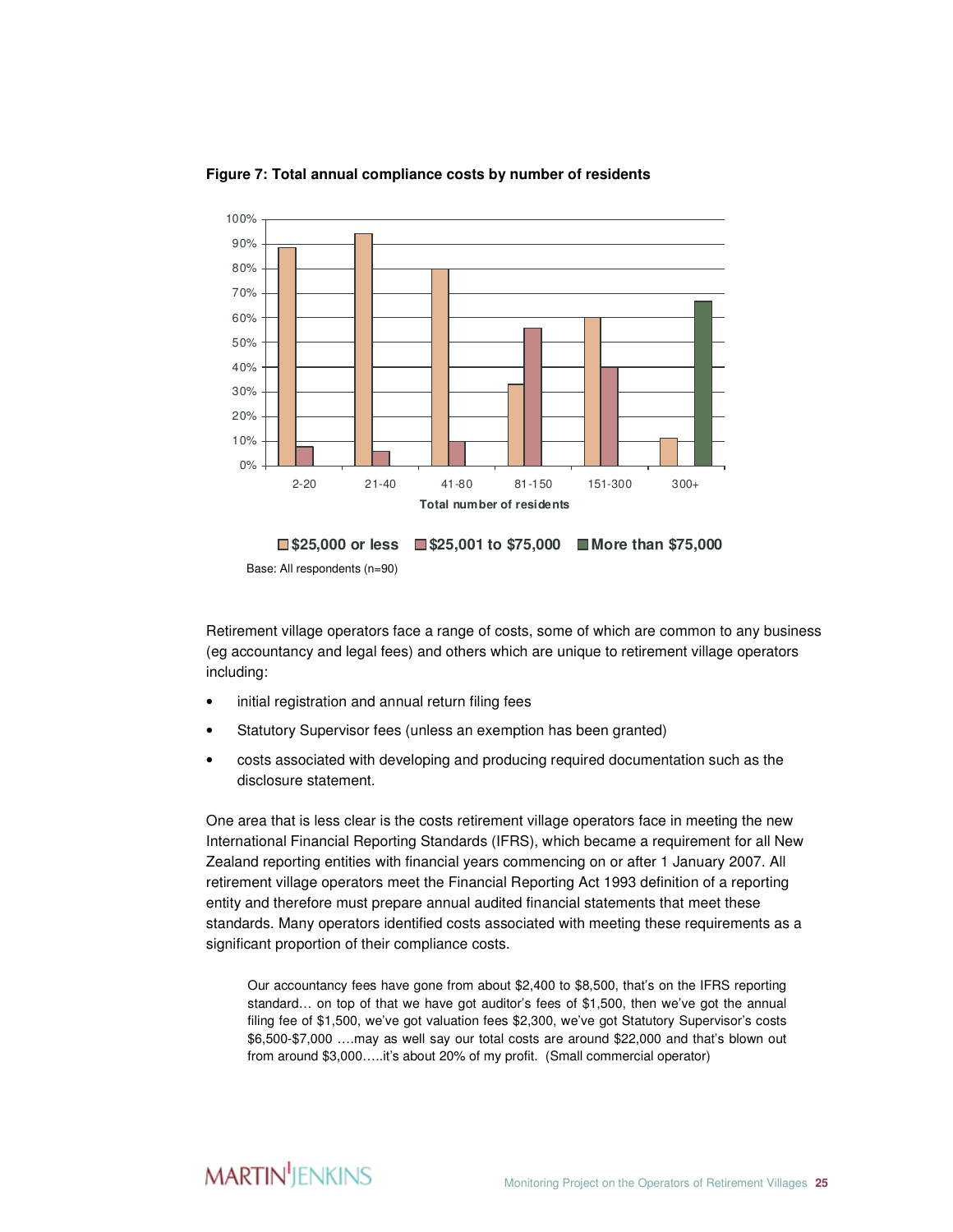When interviewed, smaller operators have suggested that they face an unfair compliance costs, with little gradation for size of operator. While initial registration and annual return filing fees are staggered (eg annual return filing fees: 1-34 units \$450; 35-84 units \$1,500; 85+ units \$3,850) other compliance costs such as Statutory Supervisor fees are negotiated by the operator and smaller operators may find it more difficult to access and negotiate with providers. An interview with a not for profit operator identified that some small not for profit operators are looking into ways to group together and share costs.

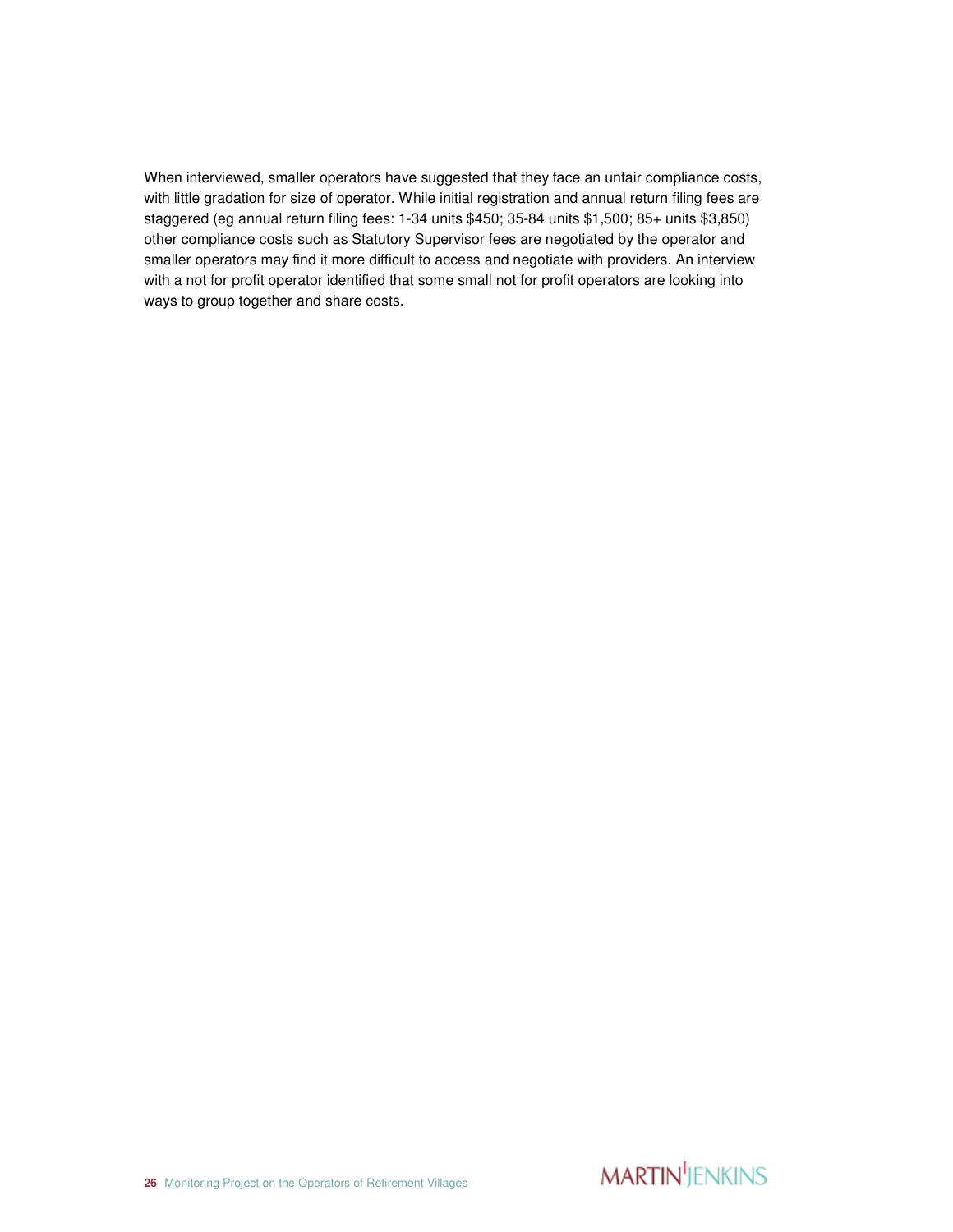### **Sector Trends and Challenges**

In the last 12 months a third of the sector (37%) has expanded, rising to 45% for commercial operators and/or 63% for large operators. The short-term future of the sector looks positive with half of operators (53%) planning to grow in the next three years (75% for large operators). Three small operators are struggling financially, with two planning to downsize, and four operators are planning to sell in the next 12 months.

The top three issues facing the sector as identified by operators are:

- 1 compliance costs (54%)
- 2 other costs and the impact of the economic downturn (26%)
- 3 the impact of New Zealand's ageing population (23%).

Operators recognise that they are operating in a complex sector that has experienced significant change in recent years and many feel the sector needs time for regulations to 'bed in'. Even though operators have identified issues and concerns with the current regulations there is little appetite for regulatory change. Any change would require significant consultation with the sector and would need to simplify and reduce compliance costs.

Now that we have our legislation and regulations and our code I think it's best if everybody just sticks out of it – I mean we've had enough cost (from change) – I think give it some time to work through – at the end of the day it is about looking after the residents and we totally support that and I think on the whole it works well – and we're lucky that our industry works well together…. I think a lot of the hard work has been done and we sort of got there. (Large commercial operator)

#### **Compliance and operating costs**

As previously discussed, the perception amongst many operators is that costs have increased significantly as a result of the Act, and for a few these costs are impacting on their ability to run a sustainable and/or profitable operation. While many operators have sought to pass on most, if not all, of these additional costs to residents, some operators are unable to do so. These operators are concerned that their residents cannot afford increased fees to cover higher compliance costs. Many operators expect annual compliance costs to increase overtime and are concerned about how they will manage this given the potential impact of the current economic downturn.

Because we were well set-up by the time the new Act came in there's been no major difference except for the costs – the cost was huge. (Large charitable and not for profit operator)

### **MARTIN**<sup>I</sup>IENKINS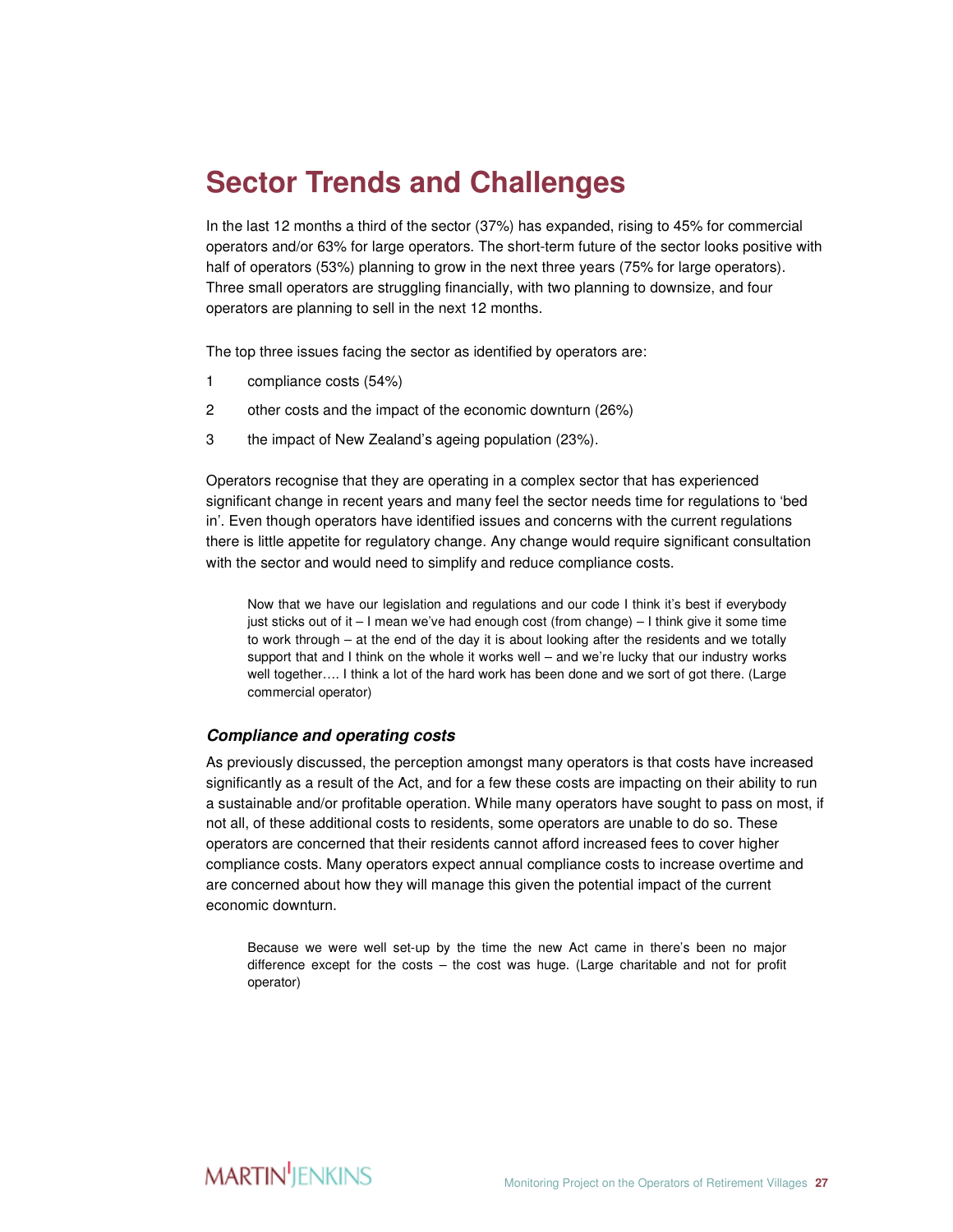Some operators also identified local and regional government costs as an issue. Local body rates, in particular recent rates increases, and the inability of residents to obtain rate rebates (even though the village often provides the equivalent of some local body services) were highlighted. The time and costs associated with obtaining consent to develop and/or expand an existing village is also an issue for some operators, potentially acting as a barrier to entry to the sector for new operators.

Aforementioned compliance and operating costs however do not seem to be negatively impacting on the growth plans of at least half the sector. This growth however is dominated by large operators which could result in a lack of market diversification. A question for further investigation is whether increased compliance costs have curtailed potential growth plans of those operators not planning to grow.

We were looking at adding all sorts of various other amenities...but all that has gone by the wayside because we're struggling to meet the financial demands of the whole operation. (Small commercial operator)

#### **Future demand**

Operators are aware that the sector will need to change and grow to accommodate the ageing New Zealand population. Some are worried about the sectors' ability to meet this demand (in terms of capability and capacity) and perceive baby-boomers as likely to have higher expectations and less ability to pay. Some noted that baby boomers may be resistant to the licence to occupy model and that the sector may need to develop new business models.

It's hard looking forward when you know that the baby boomers have a completely different mindset, life-view, have generally spent their money etc… so a whole lot of things that mean the kind of thing they want to live in is not necessarily the same as what people currently want to live in and will they be able to afford it? And I believe that lots of them won't. (Large commercial operator)

We just don't think that the baby boomers will be willing to loose 30% [ie through the deferred payment model], they'll be more interested perhaps in a different sort of title, we don't know exactly what but we think baby boomers' needs will be different. (Medium commercial operator)

While some operators believe there is potential for a rental option they are not sure how or if it could work given current legislation and operator business models.

We've often discussed rentals but it's how do you mix it [ie people on different contracts in one village] …but I think it has to be looked at but probably our legislation doesn't really allow it yet. (Medium commercial operator)

I think there is probably a market for rental; I often get requests for that. (Small charitable and not for profit operator)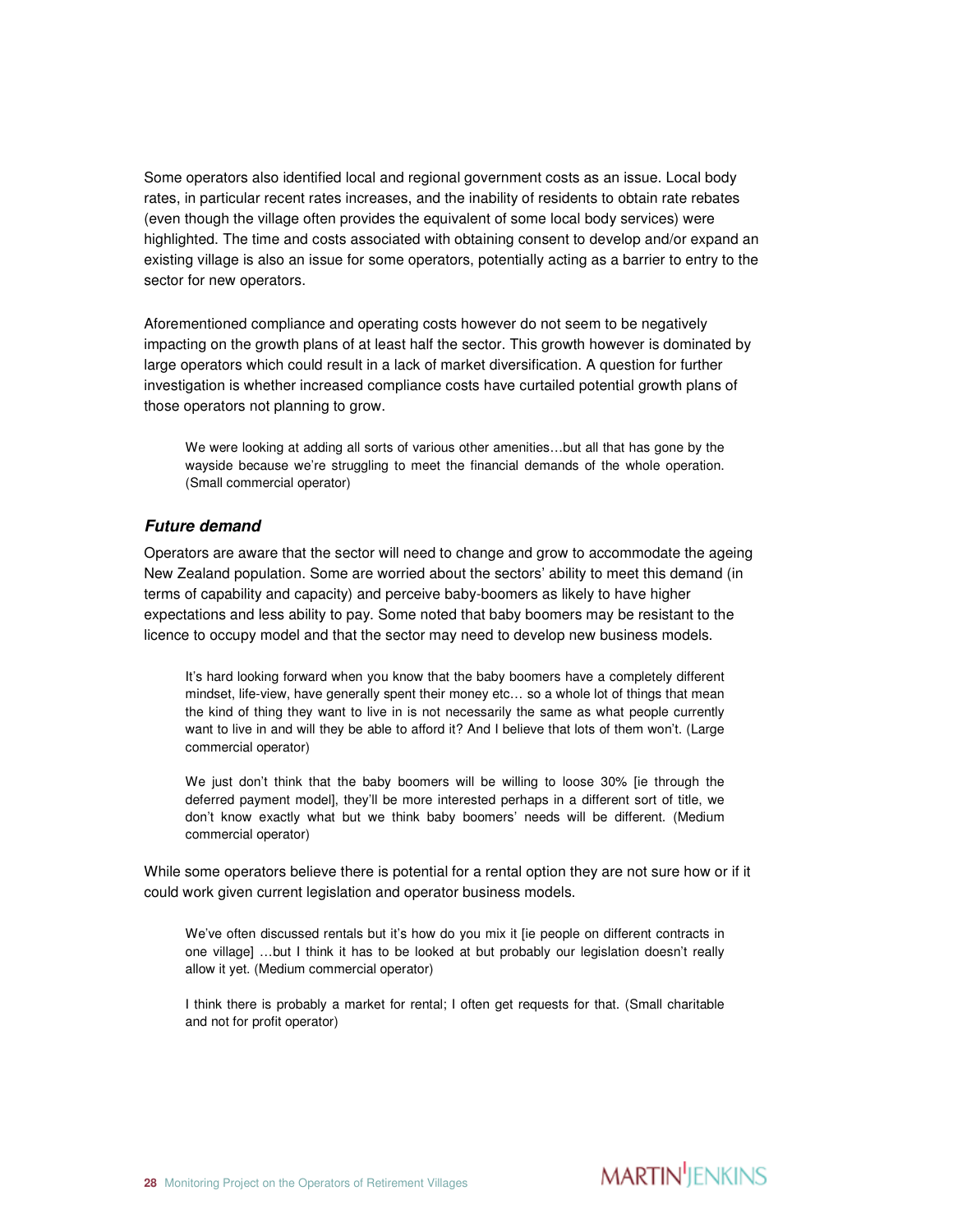It is really challenging here [to offer a rental option]....it's not necessarily the legislation it's just that to get a return for shareholders, the rental costs are so high that you either have to be very high end with large cash flow opportunities and the only way that really works for the resident if they're willing to take a bet on how long they're going to live…so the rental model is probably better if you think you're going to be in there a short time and the deferred management fees model is better if you think you're going to be in there a long time. (Large Commercial operator)

Most operators agree that there are a range of clients in terms of needs, desires and budget, and that a healthy sector needs a mix of operator sizes and types to meet demand. However, compliance costs and complexity do seem to be a potential barrier for some small and/or charitable and not for profit operators. One operator identified the need for groups of small operators to band together in attempt to reduce their respective compliance costs. $^9$ 

#### **Legal advice to intending residents**

The contractual and financial arrangements faced by intending residents are complex and come with significant consequences.

To improve intending resident understanding and protection the Act states that 'an intending resident must seek independent legal advice before signing the occupation right agreement'. Operators have highlighted that while this step may be an important safeguard for them they do not believe it is meeting its intended aims. Stakeholders, including residents, echo this sentiment noting that there is a lack of lawyers that understand the sector, which can result in poor quality advice. The associated costs were also raised as an issue facing intending residents.

It's brilliant…it hasn't [improved resident understanding] but it protects us. (Medium commercial operator)

The certificate that they [the intending resident's solicitor] sign that they've actually explained this, I think this is just nonsense because they are just signing off on something that they don't even understand. (Small charitable and not for profit)

Solicitors take a much more directive approach since they now have to sign the document….they hold quite a lot of sway…. and I think some solicitors out there still have a lot of learning to do about the [financial] model. (Large commercial operator)

Being urged to have a lawyer peruse conditions of tenure, occupation agreements, disclosure statements etc before signing up to residency is not the solution to residents' sense of injustice in this living environment. (Stakeholder)

<sup>-&</sup>lt;br>9 Section 38(4) of the Act provides operators with the option to share a Statutory Supervisor.